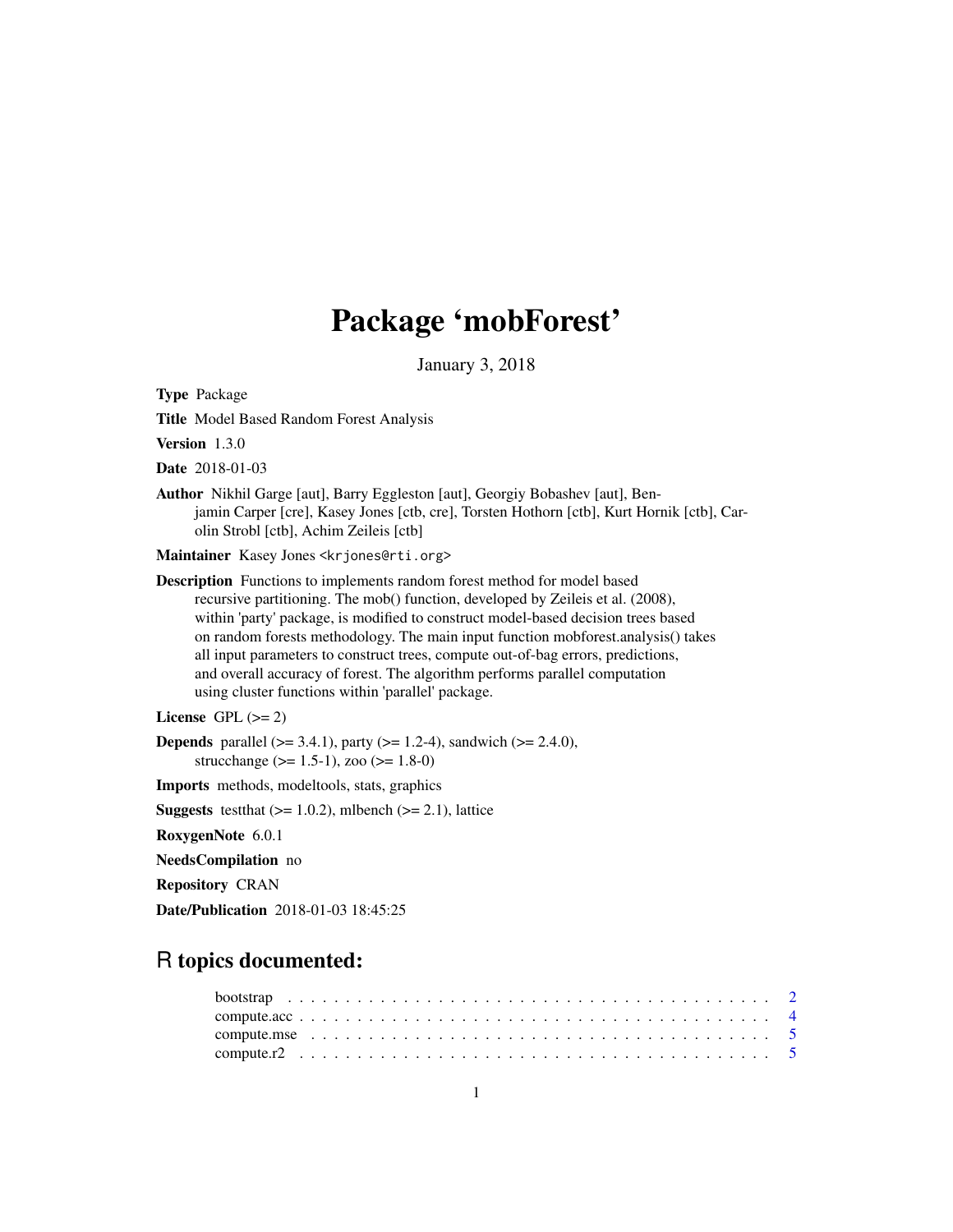<span id="page-1-0"></span>

| 6              |
|----------------|
| $\overline{7}$ |
| 8              |
| 9              |
| 10             |
| 10             |
| 11             |
| 14             |
| 15             |
| 15             |
| <b>16</b>      |
| 17             |
| 17             |
| 18             |
| 18             |
| 19             |
| 19             |
| 20             |
| 20             |
| 21             |
| 21             |
| 23             |
| 23             |
| 24             |
| 25             |
| 26             |
| <sup>26</sup>  |
|                |

#### **Index** [28](#page-27-0) and 2012, the contract of the contract of the contract of the contract of the contract of the contract of the contract of the contract of the contract of the contract of the contract of the contract of the contr

<span id="page-1-1"></span>bootstrap *This method computes predicted outcome for each observation in the data frame using the tree model supplied as an input argument.*

## Description

This method computes predicted outcome for each observation in the data frame using the tree model supplied as an input argument.

# Usage

```
bootstrap(i, data, main_model, partition_vars, mtry, new_test_data,
 mobforest_controls, fraction, replace, model, family, prob_cutoff = 0.5)
```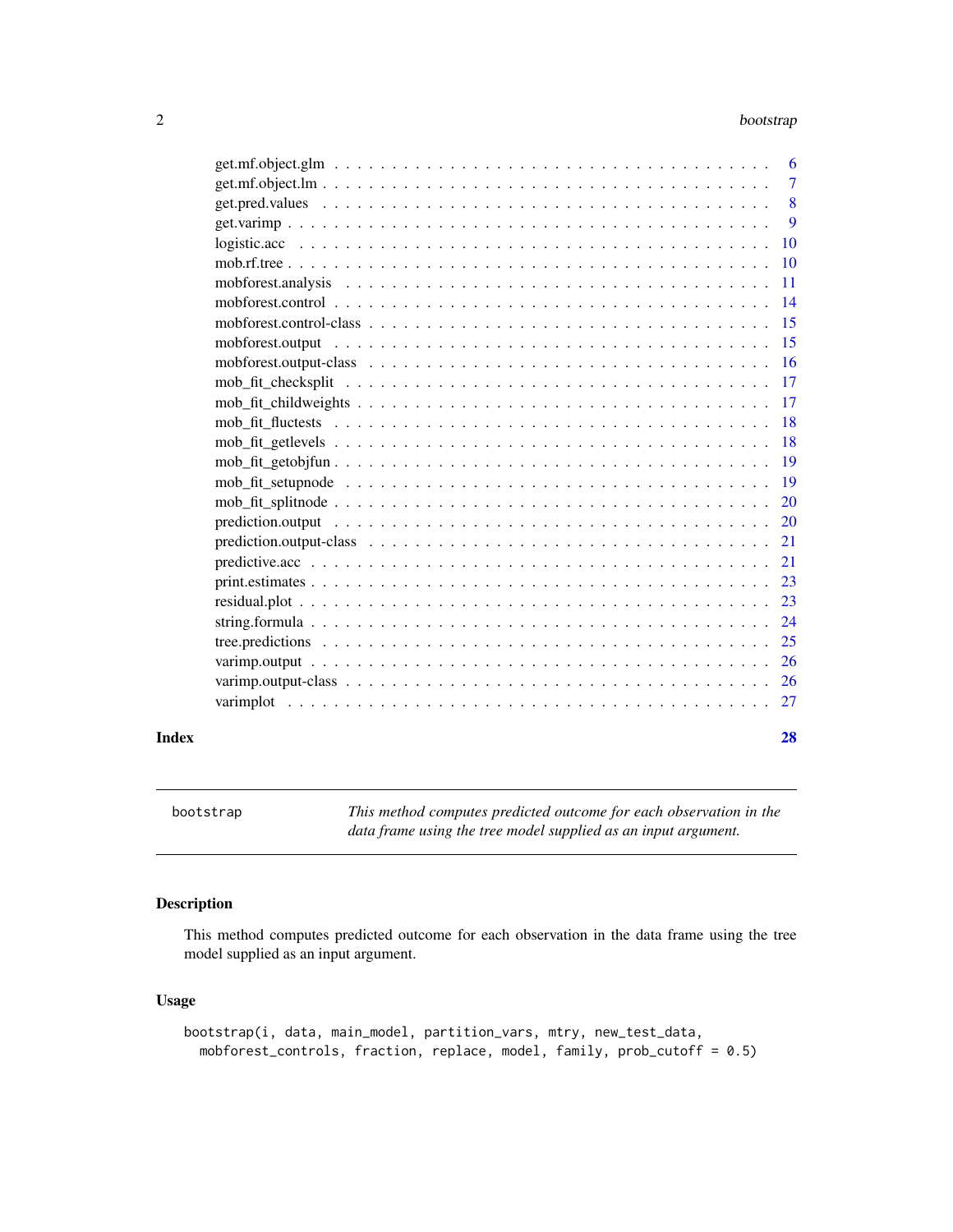#### <span id="page-2-0"></span>bootstrap 3 and 3 and 3 and 3 and 3 and 3 and 3 and 3 and 3 and 3 and 3 and 3 and 3 and 3 and 3 and 3 and 3 and 3 and 3 and 3 and 3 and 3 and 3 and 3 and 3 and 3 and 3 and 3 and 3 and 3 and 3 and 3 and 3 and 3 and 3 and 3

## Arguments

| i                  | the tree                                                                                                                                                                                                                                                                                                                                                                                                                                                                                                                                                                 |
|--------------------|--------------------------------------------------------------------------------------------------------------------------------------------------------------------------------------------------------------------------------------------------------------------------------------------------------------------------------------------------------------------------------------------------------------------------------------------------------------------------------------------------------------------------------------------------------------------------|
| data               | A data frame containing the variables in the model.                                                                                                                                                                                                                                                                                                                                                                                                                                                                                                                      |
| main_model         | A model in character format                                                                                                                                                                                                                                                                                                                                                                                                                                                                                                                                              |
| partition_vars     | A vector of partition variables                                                                                                                                                                                                                                                                                                                                                                                                                                                                                                                                          |
| mtry               | A Random subset of partition variables to be considered at each                                                                                                                                                                                                                                                                                                                                                                                                                                                                                                          |
| new_test_data      | A data frame representing test data for validating random forest model. This<br>data is not used in in tree building process.                                                                                                                                                                                                                                                                                                                                                                                                                                            |
| mobforest_controls |                                                                                                                                                                                                                                                                                                                                                                                                                                                                                                                                                                          |
|                    | An object of class "mobforest.control" returned by mobforest.control(), that<br>contains parameters controlling the construction of random forest.                                                                                                                                                                                                                                                                                                                                                                                                                       |
| fraction           | number of observations to draw without replacement (only relevant if replace =<br>FALSE)                                                                                                                                                                                                                                                                                                                                                                                                                                                                                 |
| replace            | TRUE or FALSE. replace = TRUE (default) performs bootstrapping. replace =<br>FALSE performs sampling without replacement.                                                                                                                                                                                                                                                                                                                                                                                                                                                |
| model              | A model of class "StatModel" used for fitting observations in current node.<br>This parameter allows fitting a linear model or generalized linear model with<br>formula $y \sim x_1 +  + x_k$ . The Parameter "linearModel" fits linear model. The<br>parameter "glinearModel" fits Poisson or logistic regression model depending<br>upon the specification of parameter "family" (explained next). If "family" is<br>specified as binomial() then logistic regression is performed. If the "family" is<br>specified as poisson() then Poisson regression is performed. |
| family             | A description of error distribution and link function to be used in the model. This<br>parameter needs to be specified if generalized linear model is considered. The<br>parameter "binomial()" is to be specified when logistic regression is considered<br>and "poisson()" when Poisson regression is considered as the node model. The<br>values allowed for this parameter are binomial() and poisson().                                                                                                                                                             |
| prob_cutoff        | In case of logistic regression as a node model, the predicted probabilities for<br>OOB cases are converted into classes (yes/no, high/low, etc as specified) based<br>on this probability cutoff. If logistic regression is not considered as node model,<br>the prob_cutoff = NULL. By default it is $0.5$ when parameter not specified (and<br>logistic regression considered).                                                                                                                                                                                        |

## Value

A list model performance metrics including R2/accuracy, predictions, MSE, and variable importance

## Examples

```
## Not run:
formula <- as.formula(medv ~ lstat)
# load data
data("BostonHousing", package = "mlbench")
mobforest_controls <-
 mobforest.control(ntree = 1, mtry = 2, replace = TRUE,
```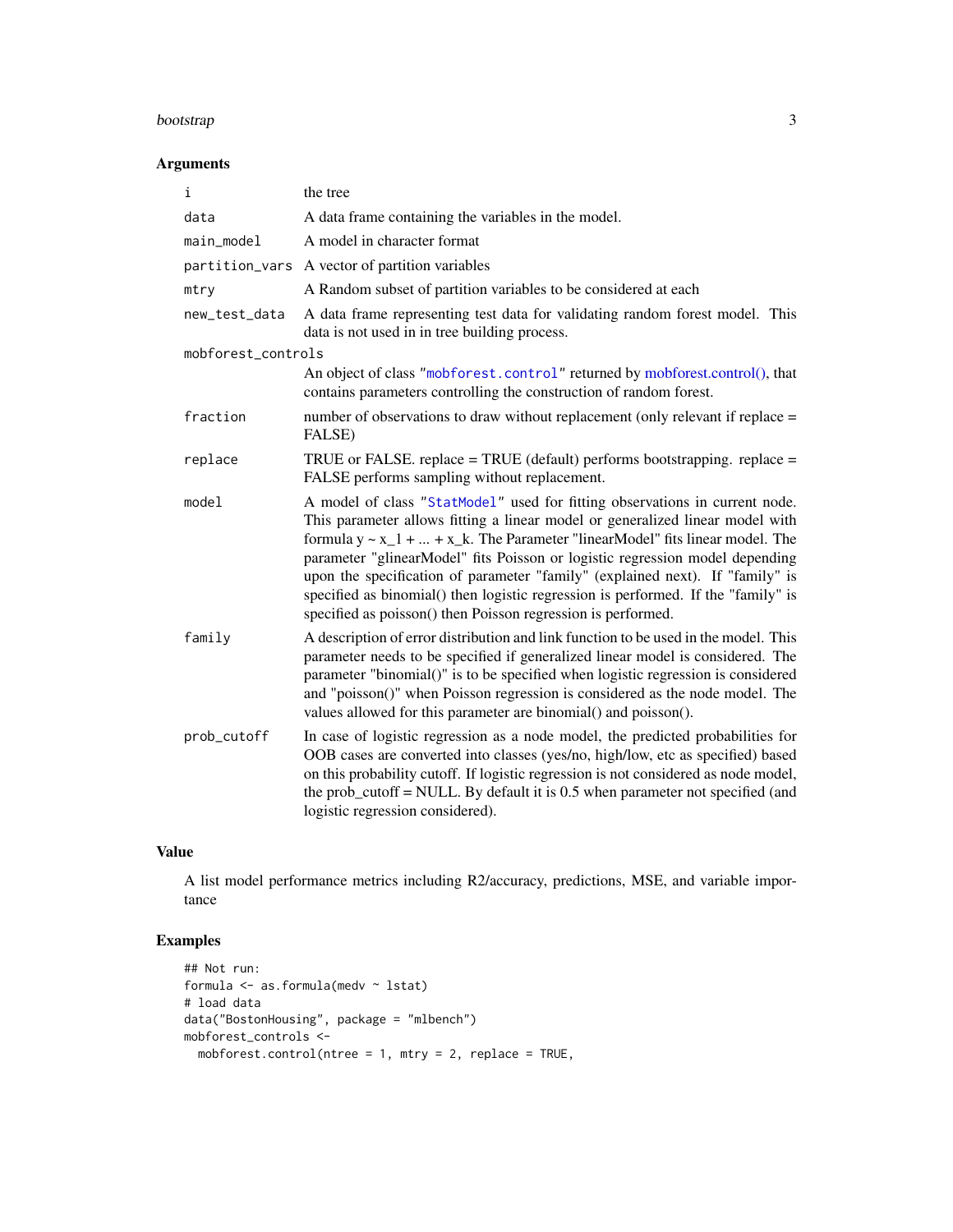```
alpha = 0.05, bonferroni = TRUE, minsplit = 25)
out <- bootstrap(i, data = BostonHousing, main_model = string.formula(formula),
                 partition_vars = partition_vars <- c("rad", "crim", "tax"),
                 mtry = 2, new_test_data = as.data.frame(matrix(0,0,0)),
                 mobforest_controls = mobforest_controls@mob_control, fraction = 1,
                 replace = TRUE, model = linearModel, family = "", prob_cutoff = .5)
out
## End(Not run)
```

| compute.acc | Predictive accuracy estimates across trees for logistic regression |  |  |  |  |
|-------------|--------------------------------------------------------------------|--|--|--|--|
|             | model                                                              |  |  |  |  |

#### Description

Compute predictive accuracy of response variable with binary outcome. The function takes observed and predicted binary responses as input and computes proportion of observations classified in same group.

#### Usage

```
compute.acc(response, predictions, prob_cutoff = 0.5)
```
### **Arguments**

| response    | A vector of binary outcome.                                                                     |
|-------------|-------------------------------------------------------------------------------------------------|
| predictions | A matrix of predicted probabilities (logit model) for out-of-bag observations for<br>each tree. |
| prob_cutoff | The threshold for predicting 1's $\&$ 0's.                                                      |

#### Value

Predictive accuracy estimate ranging between 0 and 1.

## Examples

```
response <- as.data.frame( c(rep(0, 10000), rep(1, 10000)))
predictions <-
  matrix(nrow = 20000, ncol = 3,data = c(rep(.1, 15000), rep(.8, 5000), rep(.1, 15000),
                  rep(.8, 5000), rep(.1, 15000), rep(.8, 5000)))
compute.acc(response, predictions, prob_cutoff = .5)
```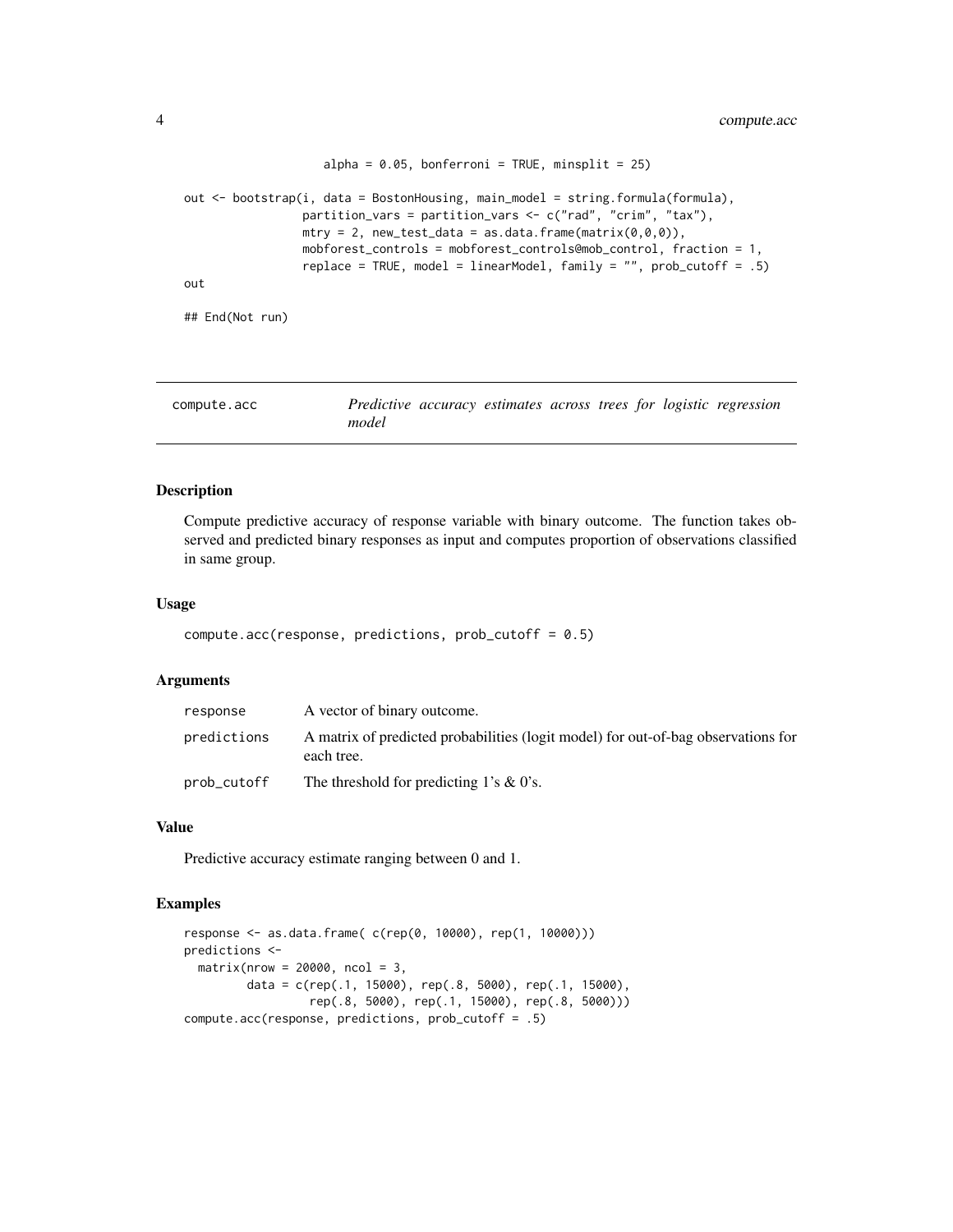<span id="page-4-0"></span>

#### Description

Predictive accuracy estimates (MSE) across trees for linear or poisson regression model.

#### Usage

```
compute.mse(response, predictions)
```
## Arguments

| response    | A vector of actual response of outcome variable.              |
|-------------|---------------------------------------------------------------|
| predictions | A vector of predicted response for the same outcome variable. |

## Value

MSE estimates

## Examples

```
# The MSE should be 2.5. Off by 2 half the time, off by 1 the other half
response <- matrix(c(rep(0,100), rep(10,100)))
predictions <-
    matrix(nrow=20, ncol = 3,data = c(rep(1,100), rep(8,100), rep(1,100), rep(8,100),
                    rep(1,100), rep(8,100)))
compute.mse(response, predictions)
```

| compute.r2 | Predictive accuracy estimates across trees for linear or poisson re- |  |  |  |
|------------|----------------------------------------------------------------------|--|--|--|
|            | gression                                                             |  |  |  |

## Description

pseudo R-square (R2) computation - proportion of total variance in response variable explained by the tree model. The function takes observed and predicted responses as input arguments and computes pseudo-R2 to determine how well the tree model fits the given data.

#### Usage

compute.r2(response, predictions)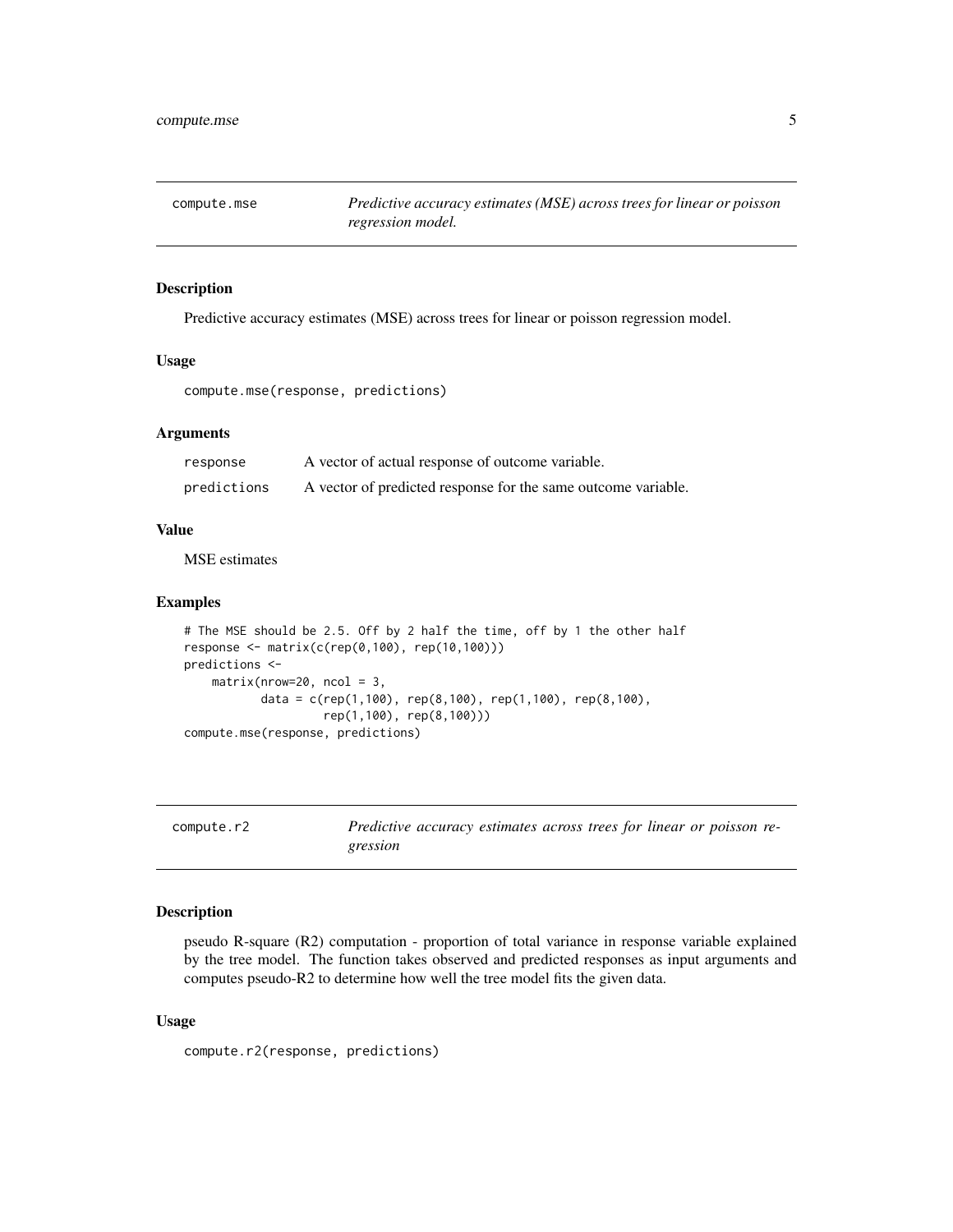#### <span id="page-5-0"></span>Arguments

| response    | A vector of actual response of outcome variable.      |
|-------------|-------------------------------------------------------|
| predictions | A vector of predictions for the same outcome variable |

## Value

Predictive accuracy estimates ranging between 0 and 1.

## Examples

```
# This example explains 90% of the variance
response <- matrix(c(rep(0, 100), rep(10, 100)))
predictions <-
  matrix(nrow = 200, ncol = 3,data = c(rep(1, 100), rep(8, 100), rep(1, 100), rep(8, 100),
                 rep(1, 100), rep(8, 100)))
compute.r2(response, predictions)
```
get.mf.object.glm *Fit a general linear model to a mobForest model*

## Description

This method computes predicted outcome for each observation in the data frame using the tree model supplied as an input argument.

## Usage

```
get.mf.object.glm(object, main_model, partition_vars, data, new_test_data,
 ntree, fam, prob\_cutoff = 0.5)
```

| object        | A bootstrap model object created by bootstrap()                                                                                                                                                                                                                                                                                                                                                              |
|---------------|--------------------------------------------------------------------------------------------------------------------------------------------------------------------------------------------------------------------------------------------------------------------------------------------------------------------------------------------------------------------------------------------------------------|
| main_model    | A model in character format.                                                                                                                                                                                                                                                                                                                                                                                 |
|               | partition_vars A vector of partition variables.                                                                                                                                                                                                                                                                                                                                                              |
| data          | A data frame containing the variables in the model.                                                                                                                                                                                                                                                                                                                                                          |
| new_test_data | A data frame representing test data for validating random forest model. This<br>data is not used in the tree building process                                                                                                                                                                                                                                                                                |
| ntree         | Number of trees to be constructed in forest (default $=$ 300).                                                                                                                                                                                                                                                                                                                                               |
| fam           | A description of error distribution and link function to be used in the model. This<br>parameter needs to be specified if generalized linear model is considered. The<br>parameter "binomial()" is to be specified when logistic regression is considered<br>and "poisson()" when Poisson regression is considered as the node model. The<br>values allowed for this parameter are binomial() and poisson(). |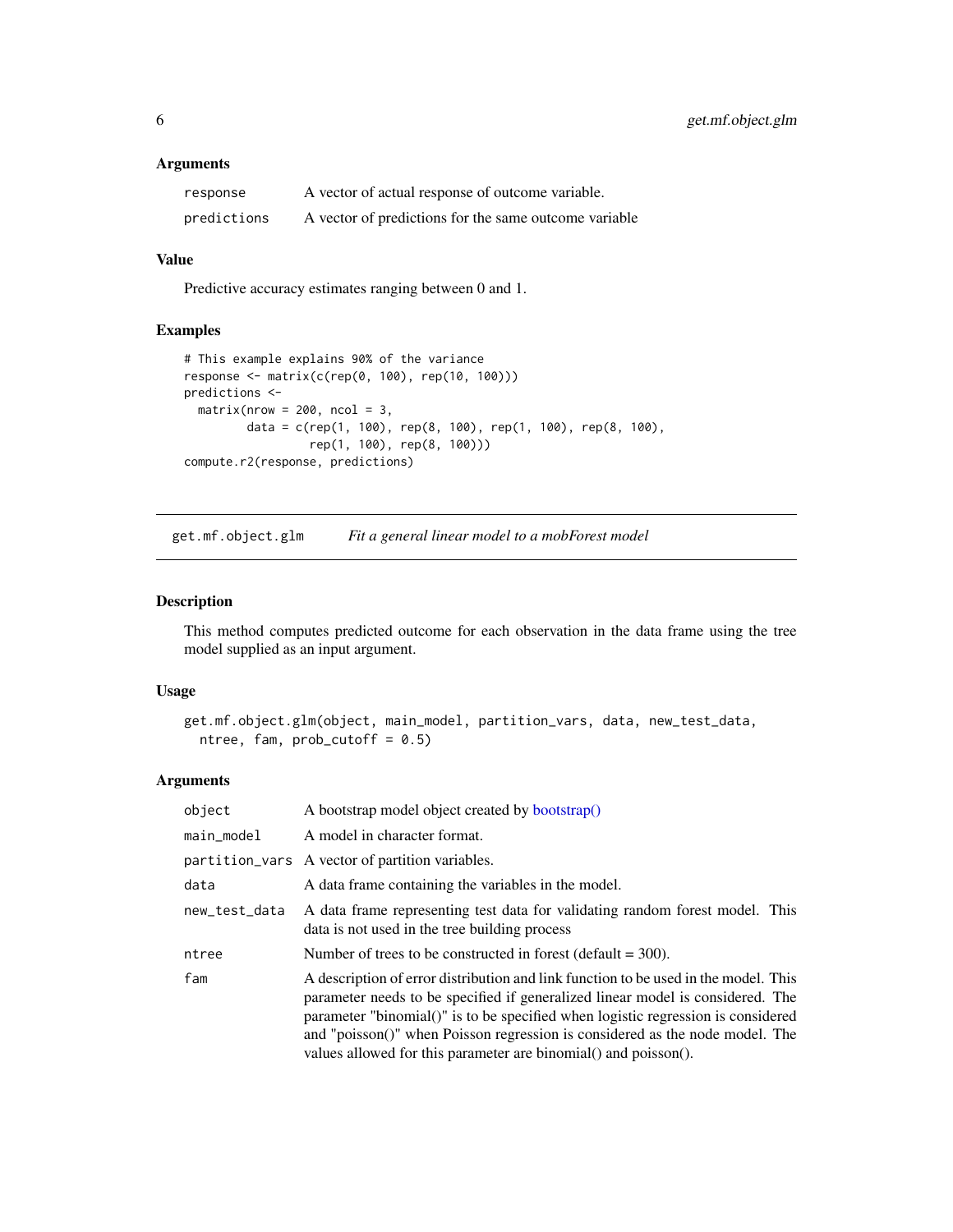<span id="page-6-0"></span>prob\_cutoff In case of logistic regression as a node model, the predicted probabilities for OOB cases are converted into classes (yes/no, high/low, etc as specified) based on this probability cutoff. If logistic regression is not considered as node model, the prob\_cutoff = NULL. By default it is 0.5 when parameter not specified (and logistic regression considered).

#### Value

An object of class [mobforest.output](#page-15-1).

#### See Also

[mobforest.control\(\),](#page-13-1) [mobforest.output-class](#page-15-1)

get.mf.object.lm *Fit a linear model to a mobForest model*

## Description

This method computes predicted outcome for each observation in the data frame using the tree model supplied as an input argument.

## Usage

get.mf.object.lm(object, main\_model, partition\_vars, data, new\_test\_data, ntree, fam)

## Arguments

| object        | A bootstrap model object created by bootstrap()                                                                                                                                                                                                                                                                                                                                                              |
|---------------|--------------------------------------------------------------------------------------------------------------------------------------------------------------------------------------------------------------------------------------------------------------------------------------------------------------------------------------------------------------------------------------------------------------|
| main_model    | A model in character format.                                                                                                                                                                                                                                                                                                                                                                                 |
|               | partition_vars A vector of partition variables.                                                                                                                                                                                                                                                                                                                                                              |
| data          | A data frame containing the variables in the model.                                                                                                                                                                                                                                                                                                                                                          |
| new_test_data | A data frame representing test data for validating random forest model. This<br>data is not used in in tree building process.                                                                                                                                                                                                                                                                                |
| ntree         | Number of trees to be constructed in forest (default $=$ 300)                                                                                                                                                                                                                                                                                                                                                |
| fam           | A description of error distribution and link function to be used in the model. This<br>parameter needs to be specified if generalized linear model is considered. The<br>parameter "binomial()" is to be specified when logistic regression is considered<br>and "poisson()" when Poisson regression is considered as the node model. The<br>values allowed for this parameter are binomial() and poisson(). |

#### Value

An object of class [mobforest.output](#page-15-1).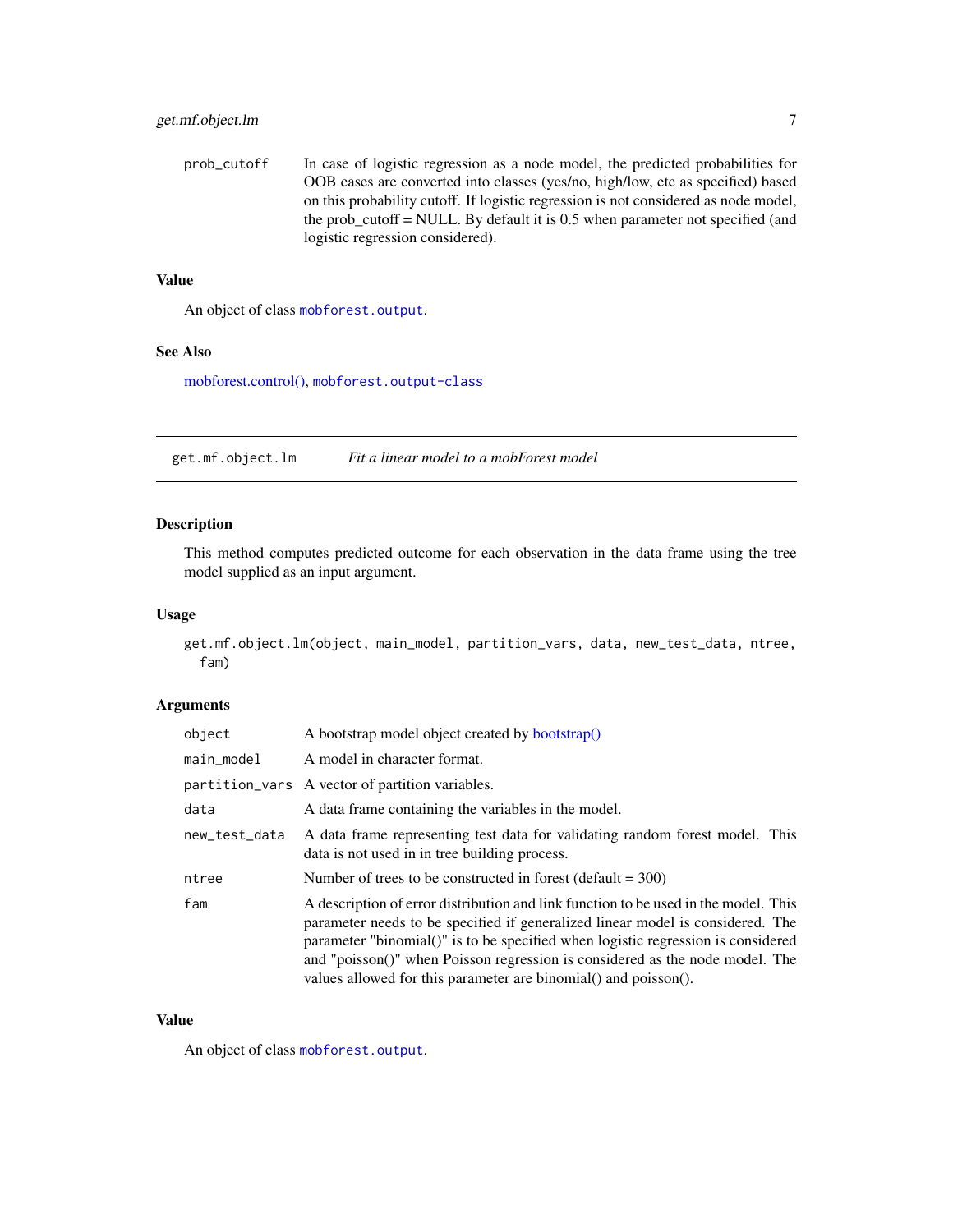#### <span id="page-7-0"></span>See Also

[mobforest.control\(\),](#page-13-1) [mobforest.output-class](#page-15-1)

| get.pred.values | Get predictions summarized across trees for out-of-bag cases or all |
|-----------------|---------------------------------------------------------------------|
|                 | cases for cases from new test data                                  |

#### Description

Get predictions summarized across trees for out-of-bag cases or all cases for cases from new test data

## Usage

 $get.pred.values(rf, OOB = T, newdata = F)$ 

## Arguments

| rf      | An object of class mobforest.output.                                                                                      |
|---------|---------------------------------------------------------------------------------------------------------------------------|
| 00B     | a logical determining whether to return predictions from the out-of-bag sample<br>or the learning sample (not suggested). |
| newdata | a logical determining whether to return predictions from test data. If newdata $=$<br>TRUE, then OOB argument is ignored. |

## Value

matrix with three columns: 1) Mean Predictions across trees, 2) Standard deviation of predictions across trees, and 3) Residual (mean predicted - observed). The third column is applicable only when linear regression is considered as the node model.

## Examples

```
## Not run:
library(mlbench)
set.seed(1111)
# Random Forest analysis of model based recursive partitioning load data
data("BostonHousing", package = "mlbench")
BostonHousing <- BostonHousing[1:90, c("rad", "tax", "crim", "medv", "lstat")]
# Recursive partitioning based on linear regression model medv ~ lstat with 3
# trees. 1 core/processor used.
rfout <- mobforest.analysis(as.formula(medv ~ lstat), c("rad", "tax", "crim"),
    mobforest_controls = mobforest.control(ntree = 3, mtry = 2, replace = TRUE,
    alpha = 0.05, bonferroni = TRUE, minsplit = 25), data = BostonHousing,
    processors = 1, model = linearModel, seed = 1111)
# Obtain out-of-bag predicted values
OOB_pred_mat <- get.pred.values(rfout, OOB = TRUE)
```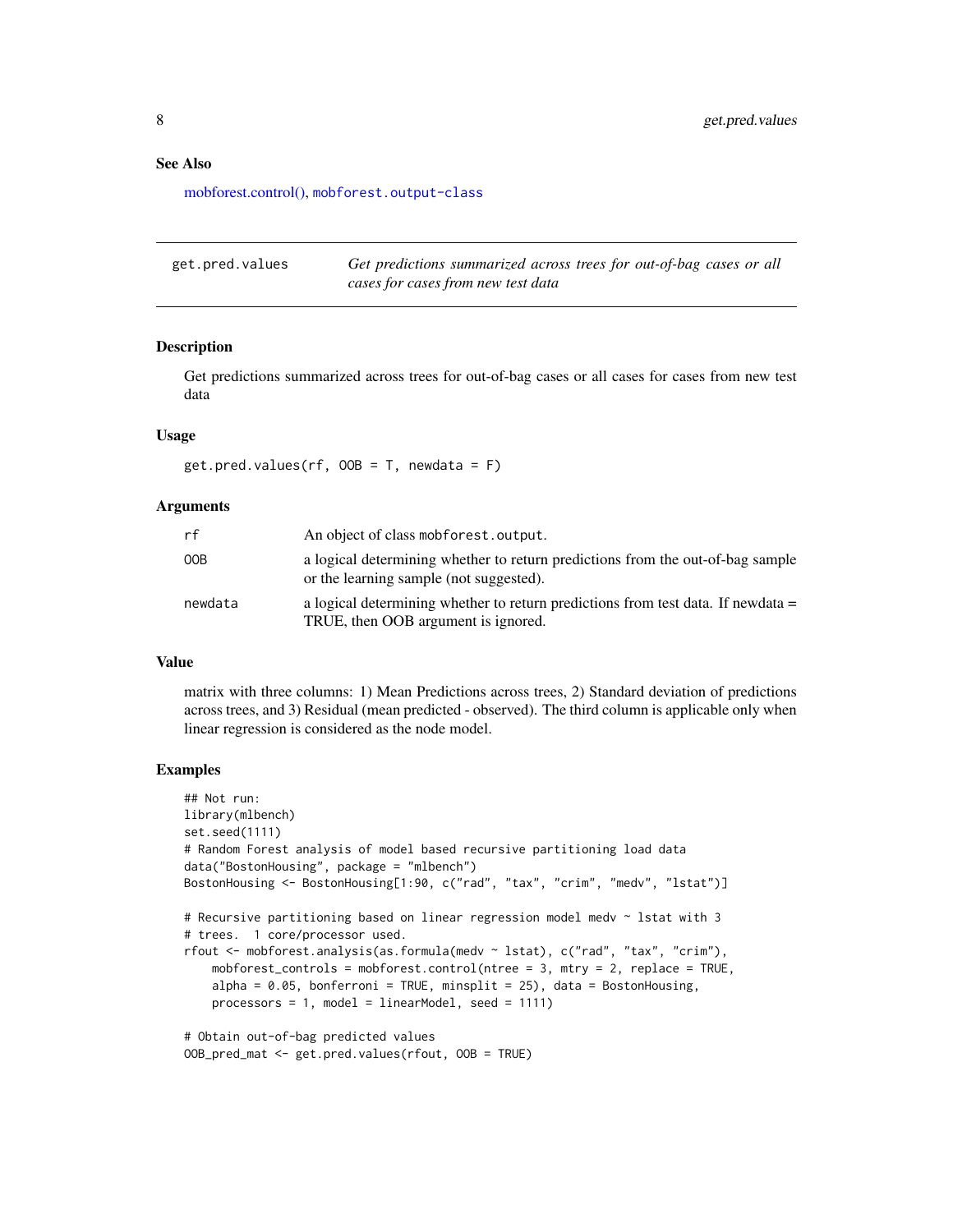## <span id="page-8-0"></span>get.varimp 9

```
00B_pred = 00B_pred_mat[, 1]## End(Not run)
```
<span id="page-8-1"></span>get.varimp *Variable importance scores computed through random forest analysis*

## Description

Variable importance scores computed through random forest analysis

## Usage

get.varimp(rf)

## Arguments

rf An object of class [mobforest.output](#page-15-1) returned by [mobforest.analysis\(\)](#page-10-1)

#### References

Leo Breiman (2001). Random Forests. *Machine Learning*, 45(1), 5-32.

## Examples

```
## Not run:
library(mlbench)
set.seed(1111)
# Random Forest analysis of model based recursive partitioning load data
data("BostonHousing", package = "mlbench")
BostonHousing <- BostonHousing[1:90, c("rad", "tax", "crim", "medv", "lstat")]
# Recursive partitioning based on linear regression model medv ~ lstat with 3
# trees. 1 core/processor used.
rfout <- mobforest.analysis(as.formula(medv ~ lstat), c("rad", "tax", "crim"),
    mobforest_controls = mobforest.control(ntree = 3, mtry = 2, replace = TRUE,
        alpha = 0.05, bonferroni = TRUE, minsplit = 25), data = BostonHousing,
    processors = 1, model = linearModel, seed = 1111)
# Returns a vector of variable importance scores
get.varimp(rfout)
```
## End(Not run)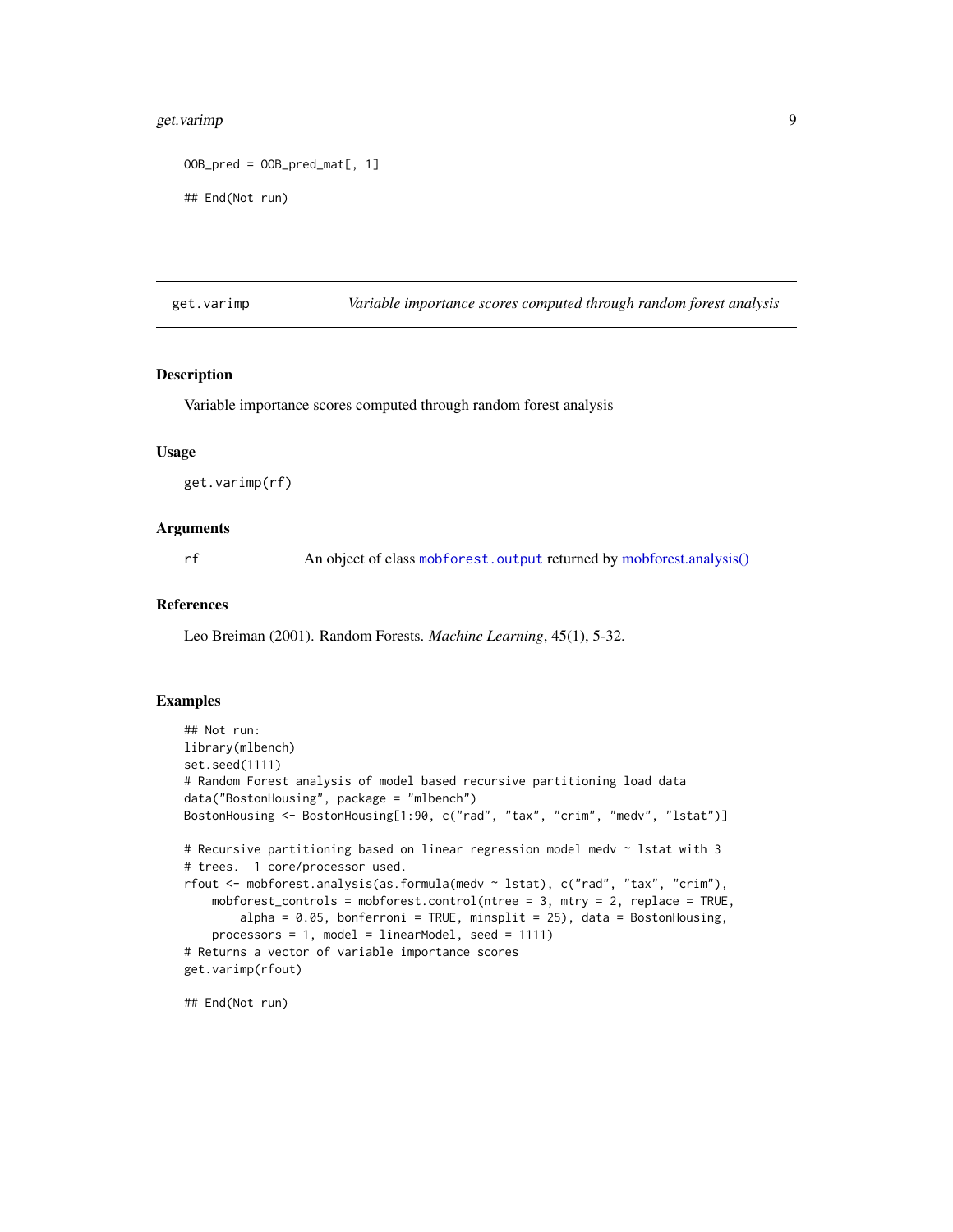#### Description

This function takes predicted probabilities (for out of bag cases) obtained through logistic regressionbased tree models and converts them into binary classes (based on specified probability threshold). The predicted classifications are then compared to actual binary response.

#### Usage

```
logistic.acc(response, predicted, prob_thresh = 0.5)
```
## Arguments

| response    | A vector of binary classes of out-of-cases for a given tree.         |
|-------------|----------------------------------------------------------------------|
| predicted   | A vector of predicted probabilities of out-of-cases using same tree. |
| prob_thresh | Probability threshold for classification (default $= .5$ ).          |

#### Examples

```
# We should get 15 predictions correct and miss 5
response \leq matrix(c(rep(0,10), rep(1,10)))
predicted \leq c (rep(.1,15), rep(.8,5))
logistic.acc(response, predicted, .5)
```
mob.rf.tree *Model based recursive partitioning - randomized subset of partition variables considered during each split.*

#### Description

The [mob](#page-0-0) function in party package is modified so that a random subset of predictor variables are considered during each split. mtry represents the number of predictor variables to be considered during each split.

#### Usage

```
mob.rf.tree(main_model, partition_vars, mtry, weights, data = list(),
  na.action = na.omit, model = glinearModel, control = mob_control(), ...)
```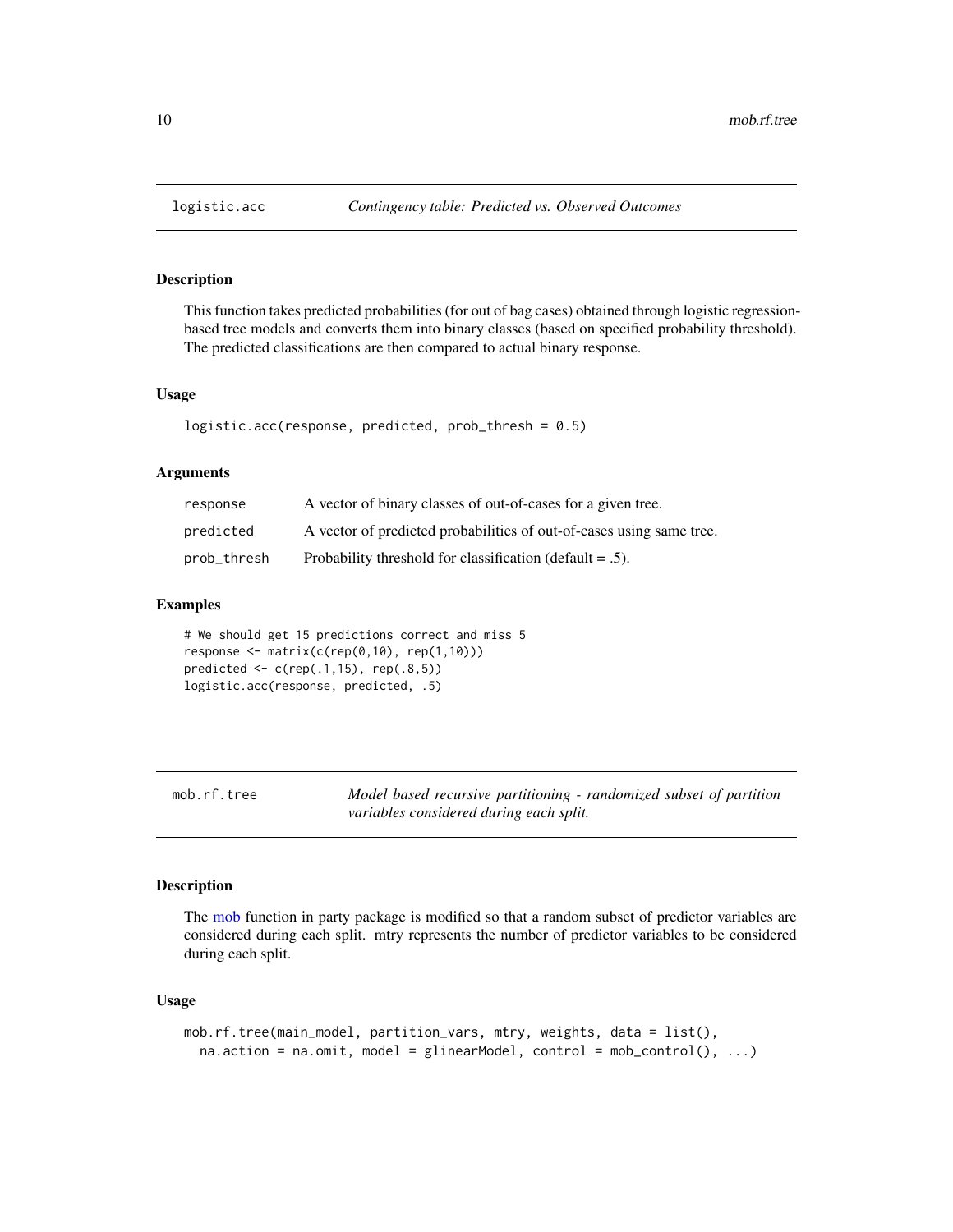## <span id="page-10-0"></span>mobforest.analysis 11

#### Arguments

| main_model | A model in character format                                                                     |
|------------|-------------------------------------------------------------------------------------------------|
|            | partition_vars A vector of partition variables                                                  |
| mtry       | A Random subset of partition variables to be considered at each node of decision<br>tree        |
| weights    | An optional vector of weights, as described in mob                                              |
| data       | A data frame containing the variables in the model.                                             |
| na.action  | A function which indicates what should happen when the data contain NAs, as<br>described in mob |
| model      | A model of class StatModel                                                                      |
| control    | A list with control parameters as returned by mob_control                                       |
| $\cdots$   | Additional arguments passed to the fit call for the model.                                      |

## Value

An object of class mob inheriting from [BinaryTree](#page-0-0). Every node of the tree is additionally associated with a fitted model.

## References

Achim Zeileis, Torsten Hothorn, and Kurt Hornik (2008). Model-Based Recursive Partitioning. *Journal of Computational and Graphical Statistics*, 17(2), 492-514.

<span id="page-10-1"></span>mobforest.analysis *Model-based random forest analysis*

## Description

Main function that takes all the necessary arguments to start model-based random forest analysis.

#### Usage

```
mobforest.analysis(formula, partition_vars, data,
 mobforest_controls = mobforest.control(),
 new_test_data = as.data-frame(maxrix(0, 0, 0)), processors = 1,
 model = linearModel, family = NULL, prob_cutoff = NULL,
  seed = sample(1:1e+07, 1))
```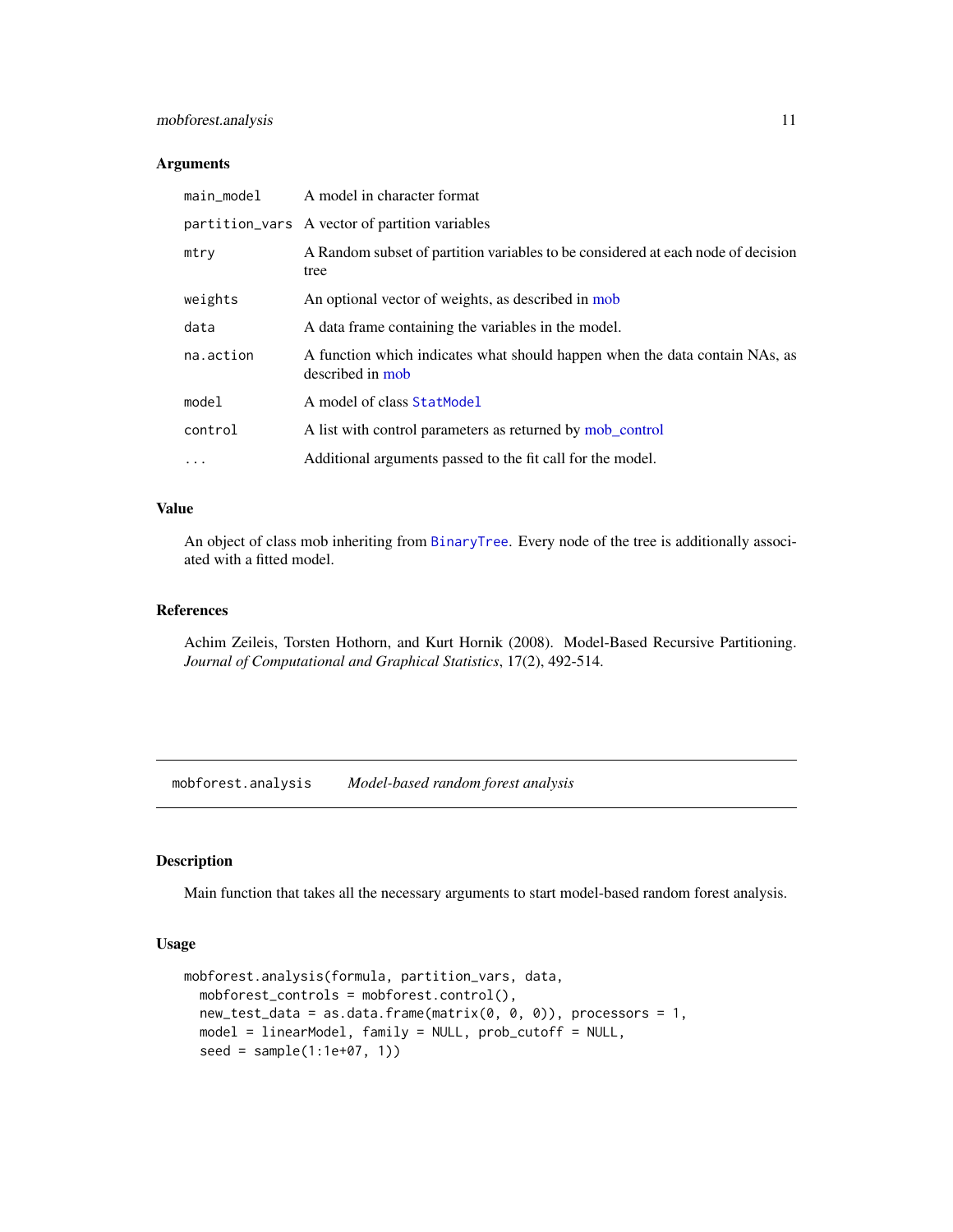#### <span id="page-11-0"></span>Arguments

| formula            | An object of class formula specifying the model. This should be of type $y \sim x_1$<br>$+  + x_k$ , where the variables x <sub>1</sub> , x <sub>2</sub> , , x <sub>k</sub> are predictor variables and y<br>represents an outcome variable. This model is referred to as the node model                                                                                                                                                                                                                                                                                 |  |
|--------------------|--------------------------------------------------------------------------------------------------------------------------------------------------------------------------------------------------------------------------------------------------------------------------------------------------------------------------------------------------------------------------------------------------------------------------------------------------------------------------------------------------------------------------------------------------------------------------|--|
|                    | partition_vars A character vector specifying the partition variables                                                                                                                                                                                                                                                                                                                                                                                                                                                                                                     |  |
| data               | An input dataset that is used for constructing trees in random forest.                                                                                                                                                                                                                                                                                                                                                                                                                                                                                                   |  |
| mobforest_controls |                                                                                                                                                                                                                                                                                                                                                                                                                                                                                                                                                                          |  |
|                    | An object of class "mobforest.control" returned by mobforest.control(), that<br>contains parameters controlling the construction of random forest.                                                                                                                                                                                                                                                                                                                                                                                                                       |  |
| new_test_data      | A data frame representing test data for validating random forest model. This<br>data is not used in in tree building process.                                                                                                                                                                                                                                                                                                                                                                                                                                            |  |
| processors         | A number of processors/cores on your computer that should be used for parallel<br>computation.                                                                                                                                                                                                                                                                                                                                                                                                                                                                           |  |
| model              | A model of class "StatModel" used for fitting observations in current node.<br>This parameter allows fitting a linear model or generalized linear model with<br>formula $y \sim x_1 +  + x_k$ . The Parameter "linearModel" fits linear model. The<br>parameter "glinearModel" fits Poisson or logistic regression model depending<br>upon the specification of parameter "family" (explained next). If "family" is<br>specified as binomial() then logistic regression is performed. If the "family" is<br>specified as poisson() then Poisson regression is performed. |  |
| family             | A description of error distribution and link function to be used in the model. This<br>parameter needs to be specified if generalized linear model is considered. The<br>parameter "binomial()" is to be specified when logistic regression is considered<br>and "poisson()" when Poisson regression is considered as the node model. The<br>values allowed for this parameter are binomial() and poisson().                                                                                                                                                             |  |
| prob_cutoff        | In case of logistic regression as a node model, the predicted probabilities for<br>OOB cases are converted into classes (yes/no, high/low, etc as specified) based<br>on this probability cutoff. If logistic regression is not considered as node model,<br>the prob_cutoff = NULL. By default it is 0.5 when parameter not specified (and<br>logistic regression considered).                                                                                                                                                                                          |  |
| seed               | Since this function uses parallel processes, to replicate results, set the cluster<br>"clusterSetRNGStream()" seed.                                                                                                                                                                                                                                                                                                                                                                                                                                                      |  |

## Details

mobforest.analysis is the main function that takes all the input parameters - model, partition variables, and forest control parameters - and starts the model-based random forest analysis. mobforest.analysis calls bootstrap function which constructs decision trees, computes out-of-bag (OOB) predictions, OOB predictive accuracy and perturbation in OOB predictive accuracy through permutation. bootstrap constructs trees on multiple cores/processors simultaneously through parallel computation. Later, the get.mf.object function wraps the analysis output into mobforest.output object.

Predictive accuracy estimates are computed using pseudo-R2 metric, defined as the proportion of total variation in outcome variable explained by a tree model on out-of-bag cases. R2 ranges from 0 to 1. R2 of zero suggests worst tree model (in terms of predicting outcome) and R2 of 1 suggests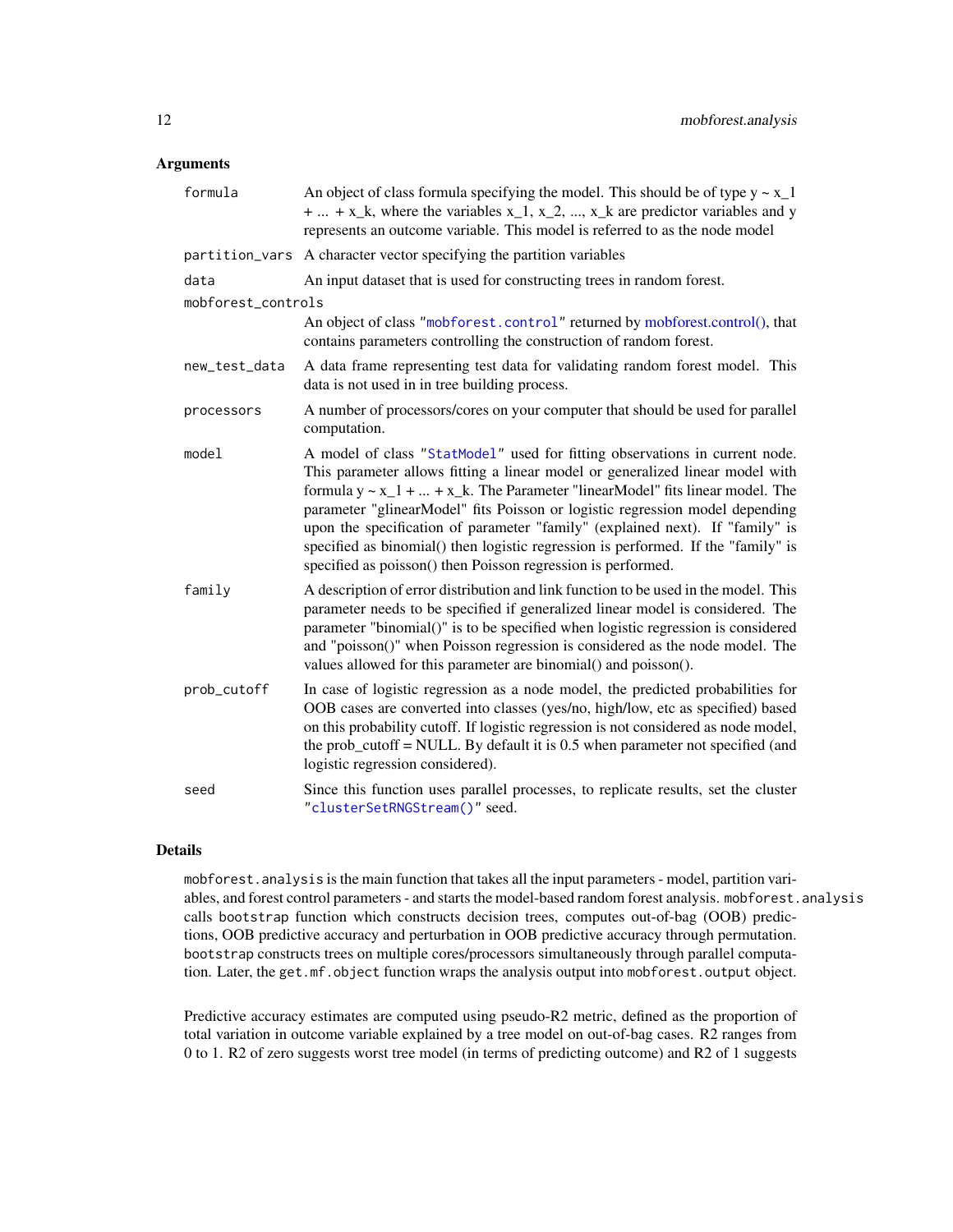## <span id="page-12-0"></span>mobforest.analysis 13

perfect tree model.

#### Value

An object of class [mobforest.output](#page-15-1).

## References

Achim Zeileis, Torsten Hothorn, and Kurt Hornik (2008). Model-Based Recursive Partitioning. *Journal of Computational and Graphical Statistics*, 17(2), 492-514.

Hothorn, T., Hornik, K. and Zeileis, A. (2006) Unbiased recursive partitioning: A conditional inference framework, *J Compute Graph Stat*, 15, 651-674.

Strobl, C., Malley, J. and Tutz, G. (2009) An introduction to recursive partitioning: rationale, application, and characteristics of classification and regression trees, bagging, and random forests, *Psychol Methods*, 14, 323-348.

## See Also

[mobforest.control\(\),](#page-13-1) [mobforest.output-class](#page-15-1)

#### Examples

```
library(mlbench)
set.seed(1111)
# Random Forest analysis of model based recursive partitioning load data
data("BostonHousing", package = "mlbench")
BostonHousing <- BostonHousing[1:90, c("rad", "tax", "crim", "medv", "lstat")]
# Recursive partitioning based on linear regression model medv ~ lstat with 3
# trees. 1 core/processor used.
rfout <- mobforest.analysis(as.formula(medv ~ lstat), c("rad", "tax", "crim"),
    mobforest_controls = mobforest.control(ntree = 3, mtry = 2, replace = TRUE,
       alpha = 0.05, bonferroni = TRUE, minsplit = 25), data = BostonHousing,
    processors = 1, model = linearModel, seed = 1111)
## Not run:
rfout
```
## End(Not run)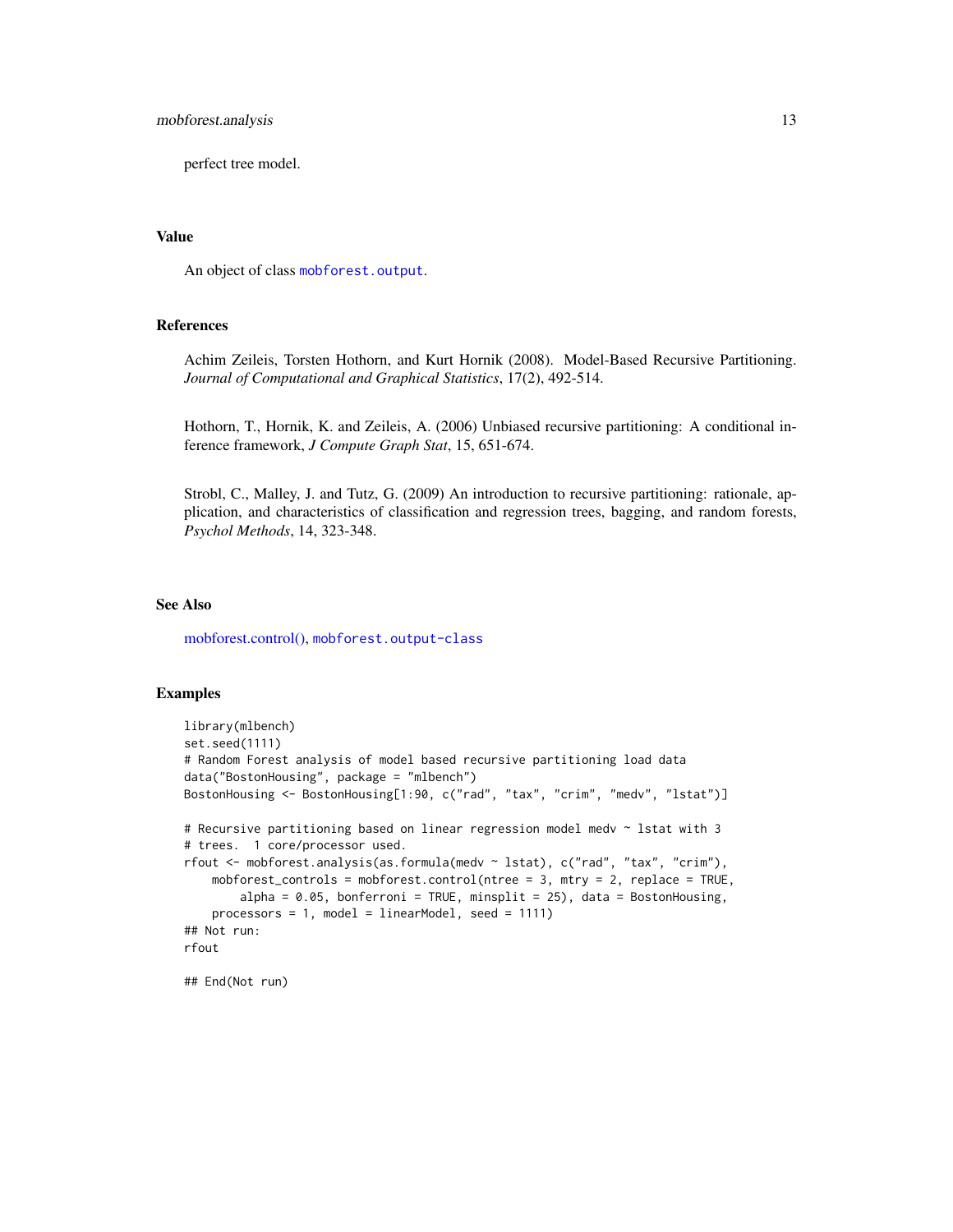<span id="page-13-1"></span><span id="page-13-0"></span>mobforest.control *Control parameters for random forest*

# Description

Various parameters that control the forest growing.

## Usage

```
mobforest.control(ntree = 300, mtry = 0, replace = FALSE,
  fraction = 0.632, alpha = 1, bonferroni = FALSE, minsplit = 20,
  trim = 0.1, objfun = deviance, breakties = FALSE, parm = NULL,
  verbose = FALSE)
```
## Arguments

| ntree      | Number of trees to be constructed in forest (default $=$ 300).                                                                                              |
|------------|-------------------------------------------------------------------------------------------------------------------------------------------------------------|
| mtry       | Number of input variables randomly sampled as candidates at each node.                                                                                      |
| replace    | $logical.$ replace = TRUE (default) performs bootstrapping. replace = FALSE<br>performs sampling without replacement.                                       |
| fraction   | Number of observations to draw without replacement (only relevant if replace =<br>FALSE).                                                                   |
| alpha      | A node is considered for splitting if the p value for any partitioning variable in<br>that node falls below alpha (default 0.05). Please see mob_control(). |
| bonferroni | logical. Should p values be Bonferroni corrected? (default TRUE). Please see<br>mob control $()$ .                                                          |
| minsplit   | An integer. The minimum number of observations in a node (default 20). Please<br>see mob_control().                                                         |
| trim       | A numeric, as defined in mob_control().                                                                                                                     |
| objfun     | A function, as defined in mob_control().                                                                                                                    |
| breakties  | A logical, as defined in mob_control().                                                                                                                     |
| parm       | A numeric or vector, as defined in mob_control().                                                                                                           |
| verbose    | A logical, as defined in mob_control().                                                                                                                     |

## Details

This function is used to set up forest controls. The mob\_control (from party 'package') object is used to set up control parameters for single tree model. For most parameters, please see: [mob\\_control\(\)](#page-0-0)

## Value

An object of class [mobforest.control](#page-14-1).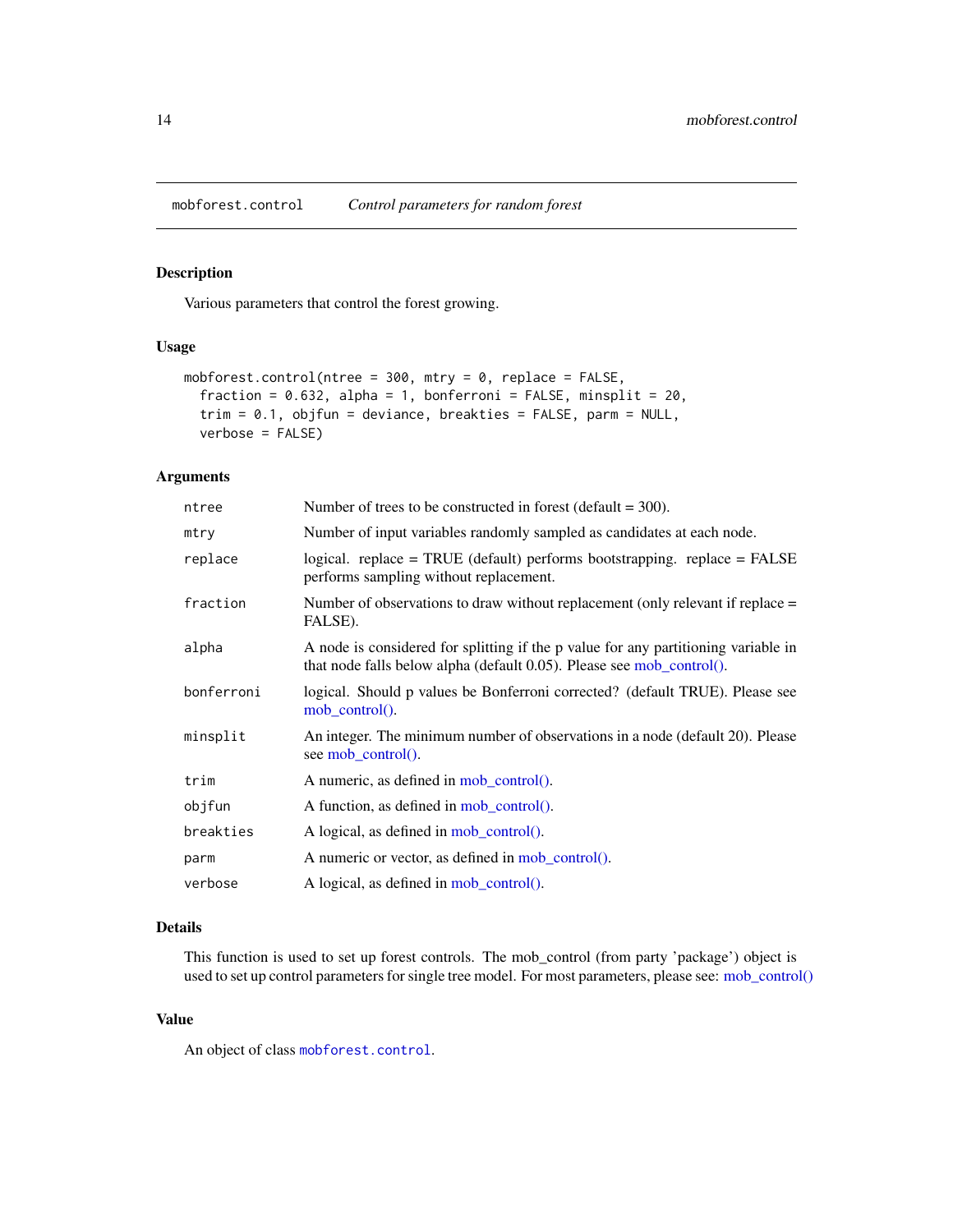#### <span id="page-14-0"></span>References

Achim Zeileis, Torsten Hothorn, and Kurt Hornik (2008). Model-Based Recursive Partitioning. *Journal of Computational and Graphical Statistics*, 17(2), 492-514.

#### Examples

```
# create forest controls before starting random forest analysis
mobforest_control = mobforest.control(ntree = 400, mtry = 4, replace = TRUE,
   minsplit = 200
```
<span id="page-14-1"></span>mobforest.control-class

*Class* "mobforest.control" *of mobForest model*

## Description

Control parameters for random forest

## Objects from the Class

Objects can be created by [mobforest.control](#page-13-1).

#### Examples

```
# showClass("mobforest.control") The following code creates following forest
# controls: 400 trees to be constructed, sampling with replacement, a node
# contains at least 200 observations
mobforest_controls = mobforest.control(ntree = 400, mtry = 4,
    replace = TRUE, misplit = 200
```
<span id="page-14-2"></span>mobforest.output *Model-based random forest object*

#### Description

Random Forest Output object that stores all the results including predictions, variable importance matrix, model, family of error distributions, and observed responses.

#### Usage

```
mobforest.output(oob_predictions, general_predictions, new_data_predictions,
  varimp_object, model_used, fam, train_response,
  new\_response = data.frame(maxrix(0, 0, 0)))
```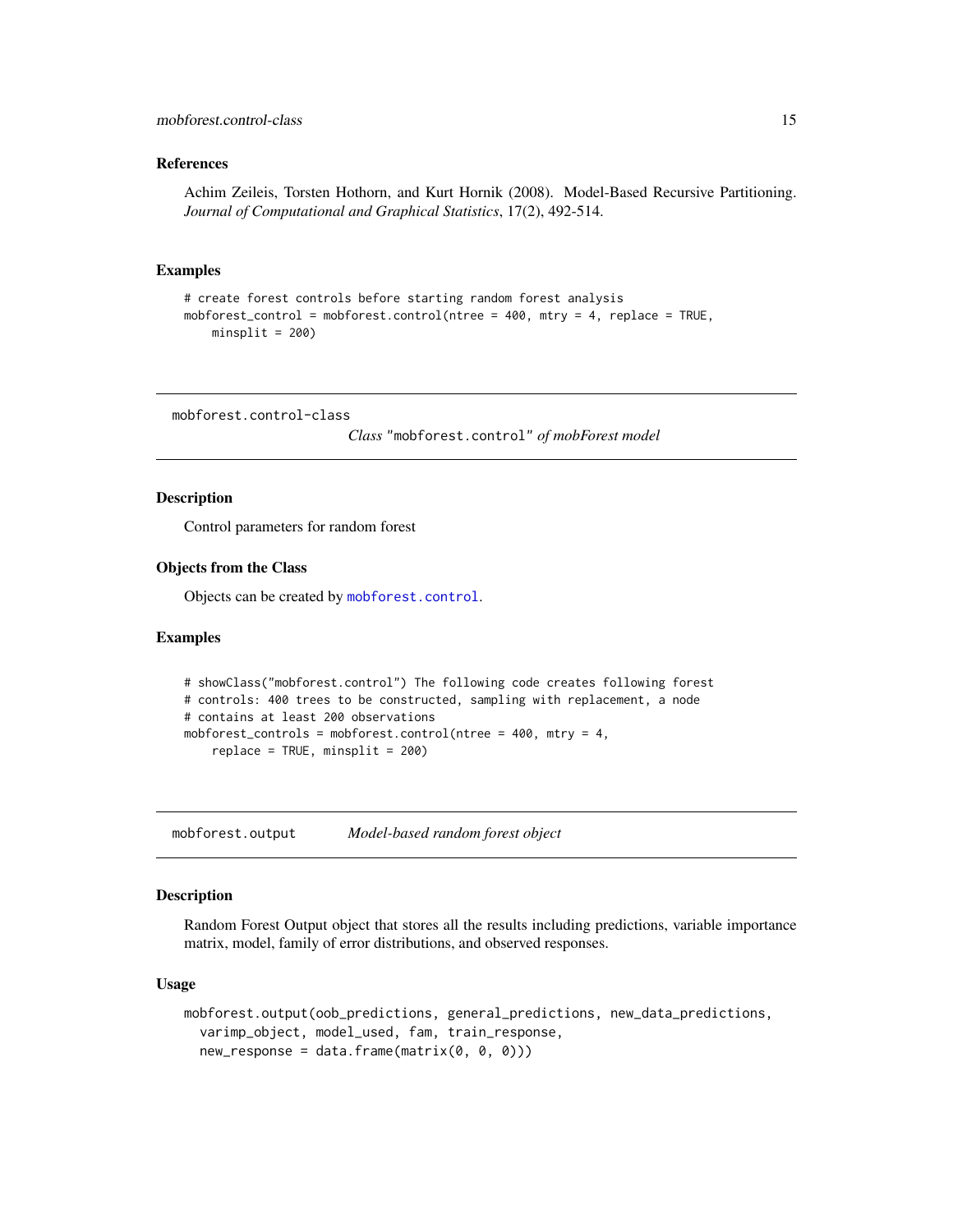# Arguments

| oob_predictions      |                                                                                    |
|----------------------|------------------------------------------------------------------------------------|
|                      | Predictions on out-of-bag data.                                                    |
| general_predictions  |                                                                                    |
|                      | Predictions on learning data.                                                      |
| new_data_predictions |                                                                                    |
|                      | Predictions on new test data.                                                      |
| varimp_object        | The variable importance object.                                                    |
| model used           | The model used.                                                                    |
| fam                  | A description of the error distribution and link function to be used in the model. |
|                      | train_response Response outcome of training data.                                  |
| new_response         | Response outcome of test data.                                                     |
|                      |                                                                                    |

## See Also

[prediction.output](#page-20-1), [varimp.output](#page-25-1)

<span id="page-15-1"></span>mobforest.output-class

*Class* "mobforest.output" *of mobforest model*

## Description

Random Forest output for model based recursive partitioning

## Usage

```
## S4 method for signature 'mobforest.output'
show(object)
```
# Arguments

object object of class [mobforest.output](#page-15-1)

## Objects from the Class

Objects can be created by [mobforest.output](#page-14-2).

## See Also

[prediction.output](#page-20-1), [varimp.output](#page-25-1)

<span id="page-15-0"></span>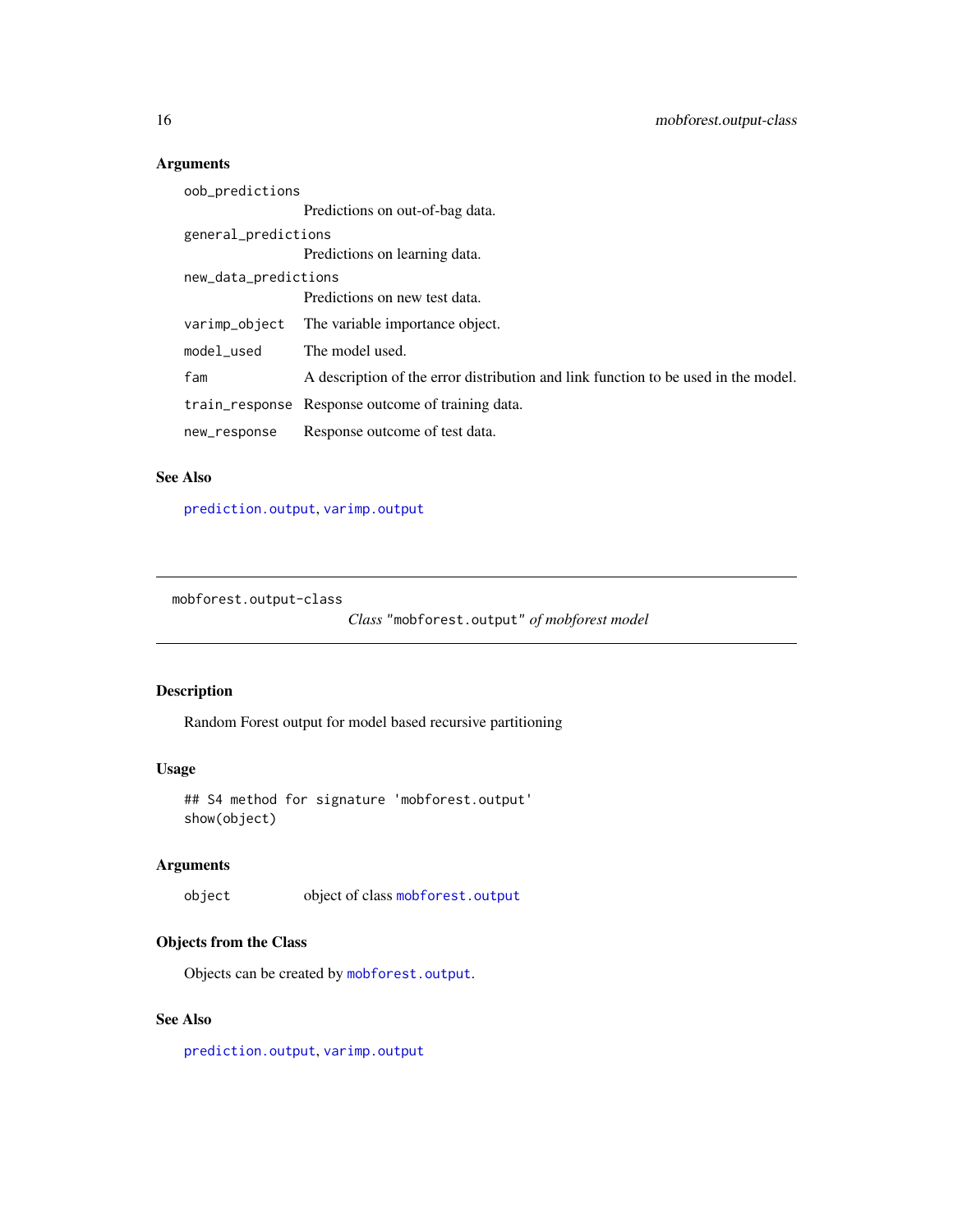## <span id="page-16-0"></span>mob\_fit\_checksplit 17

#### Examples

```
## Not run:
library(mlbench)
set.seed(1111)
# Random Forest analysis of model based recursive partitioning load data
data("BostonHousing", package = "mlbench")
BostonHousing <- BostonHousing[1:90, c("rad", "tax", "crim", "medv", "lstat")]
# Recursive partitioning based on linear regression model medv ~ lstat with 3
# trees. 1 core/processor used.
rfout <- mobforest.analysis(as.formula(medv ~ lstat), c("rad", "tax", "crim"),
    mobforest_controls = mobforest.control(ntree = 3, mtry = 2, replace = TRUE,
       alpha = 0.05, bonferroni = TRUE, minsplit = 25), data = BostonHousing,
    processors = 1, model = linearModel, seed = 1111)
## End(Not run)
```
mob\_fit\_checksplit *Utility Function. Taken from party package to remove ":::" warning*

## Description

Utility Function. Taken from party package to remove ":::" warning

#### Usage

```
mob_fit_checksplit(split, weights, minsplit)
```
#### Arguments

| split    | see party package |
|----------|-------------------|
| weights  | see party package |
| minsplit | see party package |

mob\_fit\_childweights *Utility Function. Taken from party package to remove ":::" warning*

## **Description**

Utility Function. Taken from party package to remove ":::" warning

#### Usage

mob\_fit\_childweights(node, mf, weights)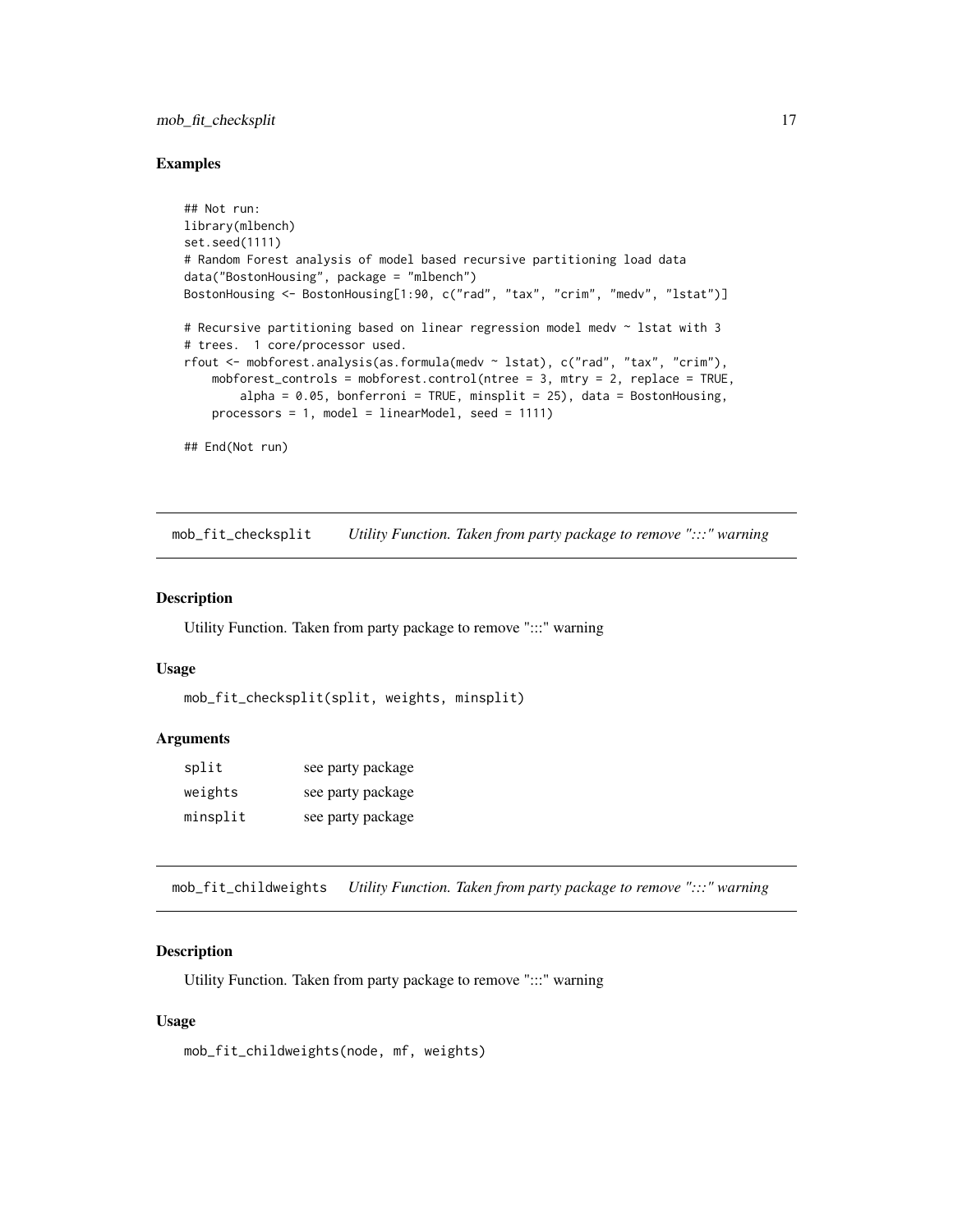## <span id="page-17-0"></span>Arguments

| node    | see party package |
|---------|-------------------|
| mf      | see party package |
| weights | see party package |

mob\_fit\_fluctests *Utility Function. Taken from party package to remove ":::" warning*

# Description

Utility Function. Taken from party package to remove ":::" warning

## Usage

```
mob_fit_fluctests(obj, mf, minsplit, trim, breakties, parm)
```
# Arguments

| obj       | see party package |
|-----------|-------------------|
| mf        | see party package |
| minsplit  | see party package |
| trim      | see party package |
| breakties | see party package |
| parm      | cheese?           |

mob\_fit\_getlevels *Utility Function. Taken from party package to remove ":::" warning*

## Description

Utility Function. Taken from party package to remove ":::" warning

## Usage

mob\_fit\_getlevels(x)

## Arguments

x see party package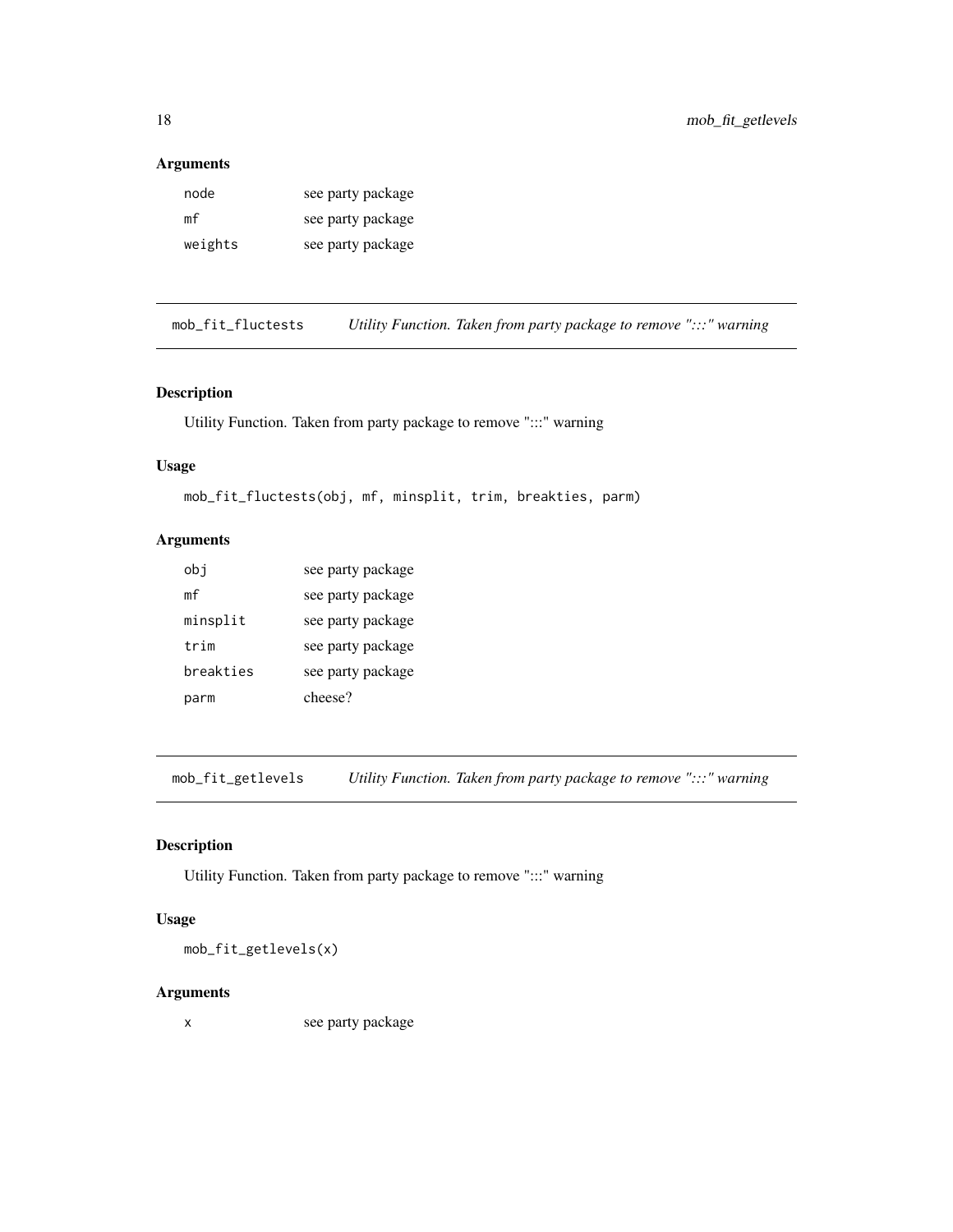<span id="page-18-0"></span>mob\_fit\_getobjfun *Utility Function. Taken from party package to remove ":::" warning*

## Description

Utility Function. Taken from party package to remove ":::" warning

# Usage

```
mob_fit_getobjfun(obj, mf, weights, left, objfun = deviance)
```
## Arguments

| obj     | see party package |
|---------|-------------------|
| mf      | see party package |
| weights | see party package |
| left    | see party package |
| objfun  | see party package |

mob\_fit\_setupnode *Utility Function. Taken from party package to remove ":::" warning*

# Description

Utility Function. Taken from party package to remove ":::" warning

## Usage

```
mob_fit_setupnode(obj, mf, weights, control)
```

| obj     | see party package |
|---------|-------------------|
| mf      | see party package |
| weights | see party package |
| control | see party package |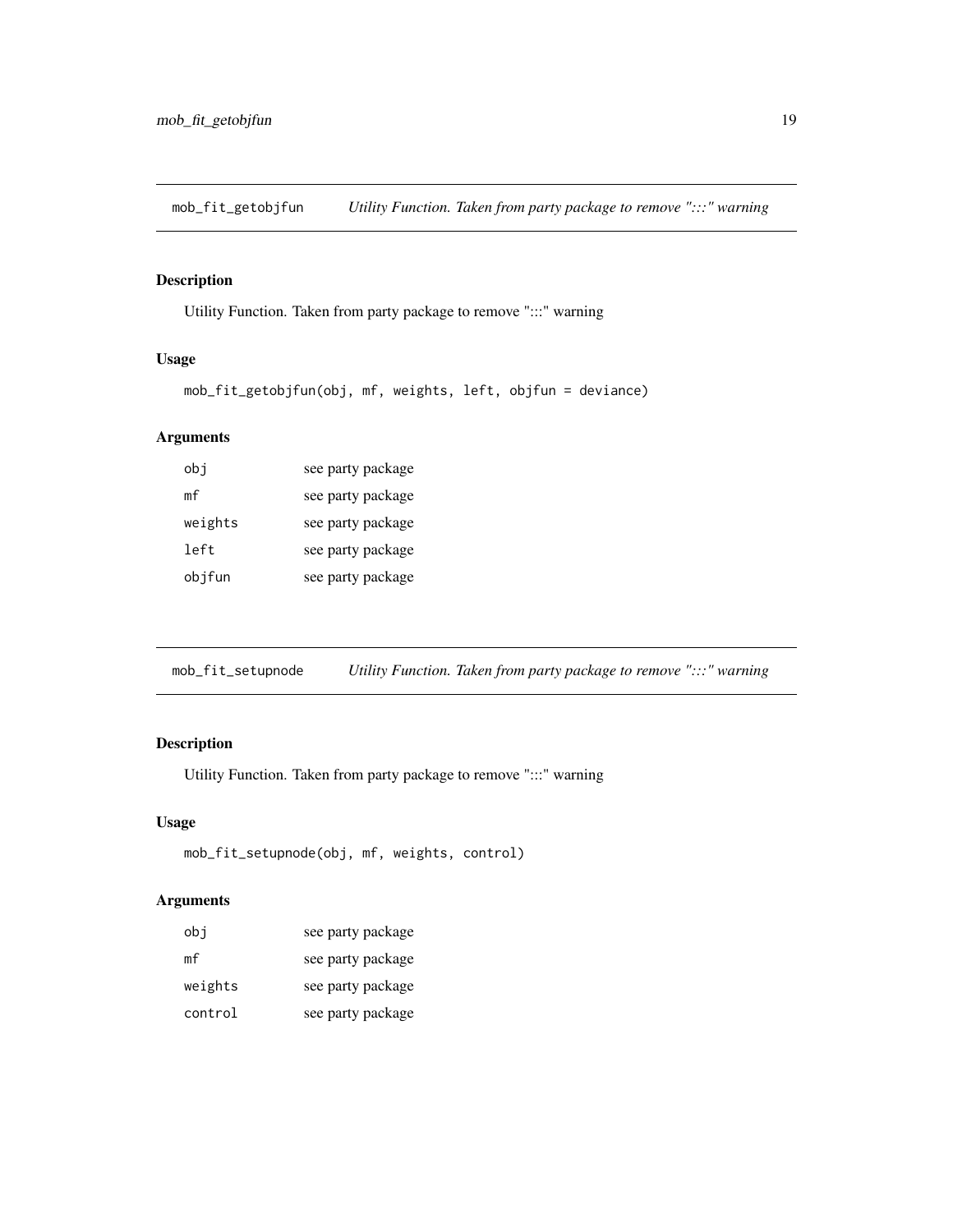<span id="page-19-0"></span>mob\_fit\_splitnode *Utility Function. Taken from party package to remove ":::" warning*

## Description

Utility Function. Taken from party package to remove ":::" warning

## Usage

```
mob_fit_splitnode(x, obj, mf, weights, minsplit, objfun, verbose = TRUE)
```
#### Arguments

| x        | see party package        |
|----------|--------------------------|
| obj      | see party package        |
| mf       | see party package        |
| weights  | see party package        |
| minsplit | see party package        |
| objfun   | see party package        |
| verbose  | To print or not to print |
|          |                          |

<span id="page-19-1"></span>prediction.output *Predictions and predictive accuracy estimates*

## Description

This function takes predictions and predictive accuracy estimates as input arguments and creates objects of class [prediction.output](#page-20-1).

#### Usage

```
prediction.output(pred_mean = numeric(), pred_sd = numeric(),residual = numeric(), R2 = numeric(), mse = numeric(),
 overall_r2 = numeric(), pred_type = character()
```

| pred_mean      | Mean predictions across trees.                    |
|----------------|---------------------------------------------------|
| pred_sd        | Standard deviation predictions across trees.      |
| residual       | Residuals (predicted outcome - observed outcome). |
| R <sub>2</sub> | Predictive accuracy across trees                  |
| mse            | MSE across trees                                  |
| overall_r2     | Overall R <sub>2</sub>                            |
| pred_type      | Out-of-bag data or test data or learning data.    |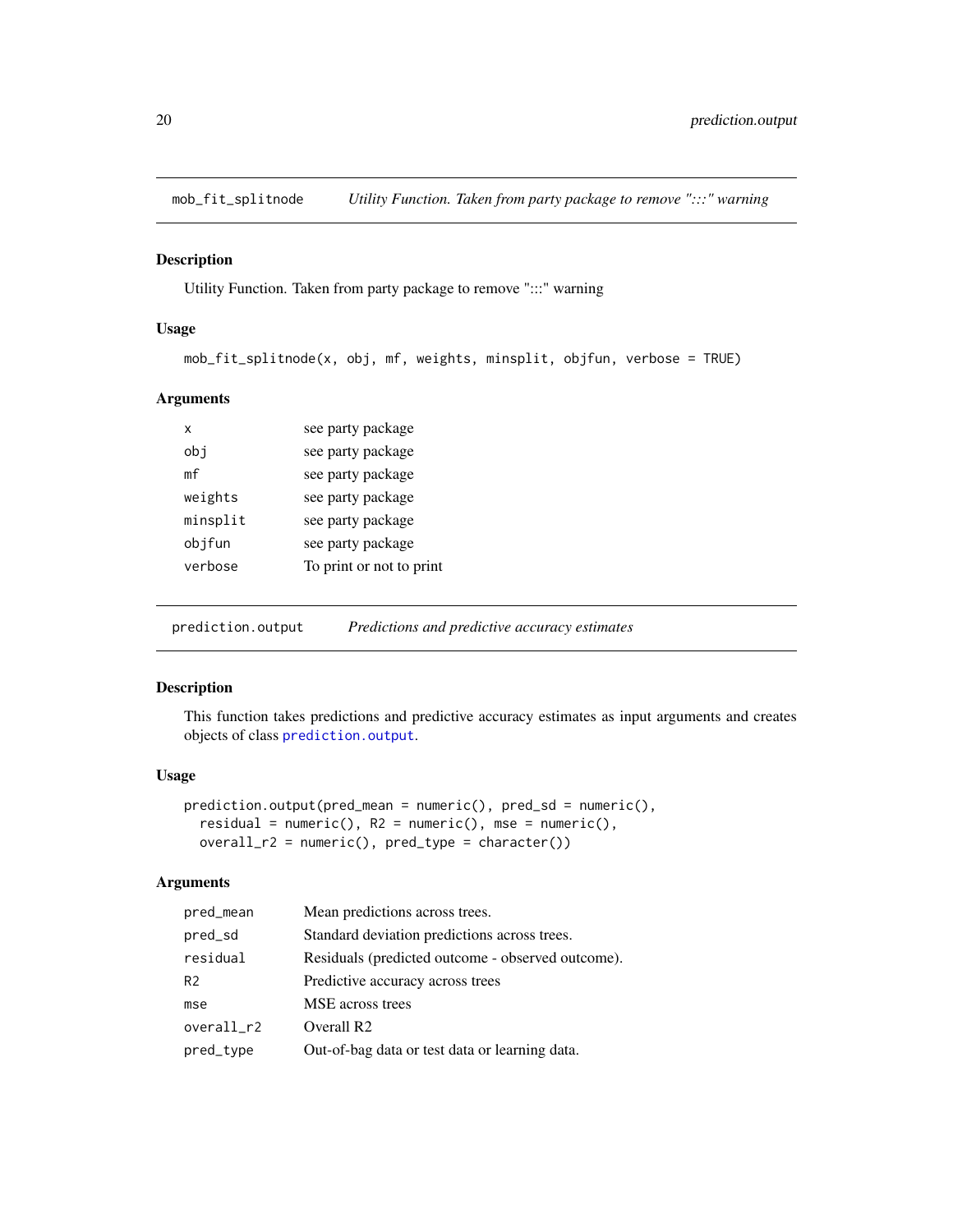## <span id="page-20-0"></span>prediction.output-class 21

## Value

An object of class ["prediction.output\(\)"](#page-19-1).

## See Also

[prediction.output](#page-20-1), [mobforest.analysis](#page-10-1)

<span id="page-20-1"></span>prediction.output-class

*Class* "prediction.output" *of mobForest model*

## Description

The object of this class stores predictions and predictive accuracy estimates.

## Objects from the Class

Objects can be created by calls of the form [prediction.output](#page-19-1).

## See Also

[prediction.output](#page-19-1), [predictive.acc](#page-20-2)

<span id="page-20-2"></span>predictive.acc *Predictive performance across all trees*

## Description

Predictive performance across all trees

#### Usage

```
predictive.acc(object = "mfOutput", newdata = F, prob_cutoff = NULL,
 plot = T
```

| object      | An object of class mobforest.output                                                                                                                               |
|-------------|-------------------------------------------------------------------------------------------------------------------------------------------------------------------|
| newdata     | A logical value specifying if the performance needs to be summarized on test<br>data supplied as new_test_data argument to mobforest. analysis function.          |
| prob_cutoff | Predicted probabilities converted into classes (Yes/No, 1/0) based on this prob-<br>ability threshold. Only used for producing predicted Vs actual classes table. |
| plot        | A logical value specifying if the use wishes to view performance plots                                                                                            |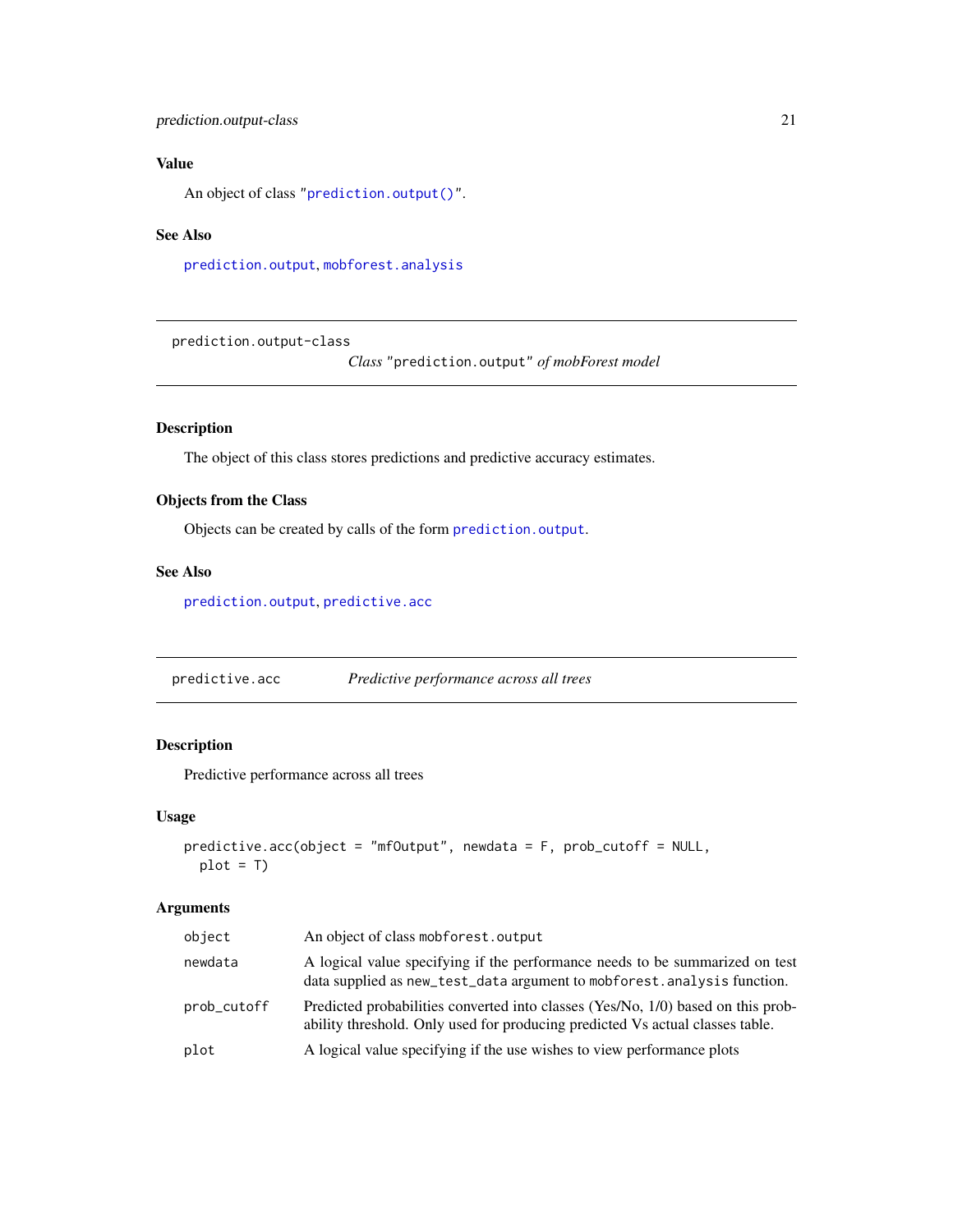A list with performance parameters

| oob_r2              | A vector of predictive accuracy estimates (ranging between 0 and 1) measured<br>on Out-of-bag cases for each tree |  |
|---------------------|-------------------------------------------------------------------------------------------------------------------|--|
| oob_mse             | A vector of MSE for Out-of-bag data for each tree. Valid only if the outcome is<br>continuous.                    |  |
| oob_overall_r2      |                                                                                                                   |  |
|                     | Overall predictive accuracy measured by combining Out-of-bag predictions across<br>trees.                         |  |
| oob_overall_mse     |                                                                                                                   |  |
|                     | Overall MSE measured by combining Out-of-bag predictions across trees.                                            |  |
| general_r2          | A vector of predictive accuracy (ranging between 0 and 1) measured on com-<br>plete learning data for each tree   |  |
| general_mse         | A vector of MSE measured on complete learning data for each tree. Valid only<br>if the outcome is continuous.     |  |
| general_overall_r2  |                                                                                                                   |  |
|                     | Overall predictive accuracy measured by combining predictions across trees.                                       |  |
| general_overall_mse |                                                                                                                   |  |
|                     | Overall MSE measured by combining predictions across trees. Valid only if the<br>outcome is continuous.           |  |
| model_used          | The node model and partition variables used for analysis                                                          |  |
| family              | Error distribution assumptions of the model                                                                       |  |
|                     |                                                                                                                   |  |

## Examples

```
## Not run:
library(mlbench)
set.seed(1111)
# Random Forest analysis of model based recursive partitioning load data
data("BostonHousing", package = "mlbench")
BostonHousing <- BostonHousing[1:90, c("rad", "tax", "crim", "medv", "lstat")]
# Recursive partitioning based on linear regression model medv ~ lstat with 3
# trees. 1 core/processor used.
rfout <- mobforest.analysis(as.formula(medv ~ lstat), c("rad", "tax", "crim"),
    mobforest_controls = mobforest.control(ntree = 3, mtry = 2, replace = T,
       alpha = 0.05, bonferroni = T, minsplit = 25), data = BostonHousing,
   processors = 1, model = linearModel, seed = 1111)
# get predictive performance estimates and produce a performance plot
pacc <- predictive.acc(rfout)
```
## End(Not run)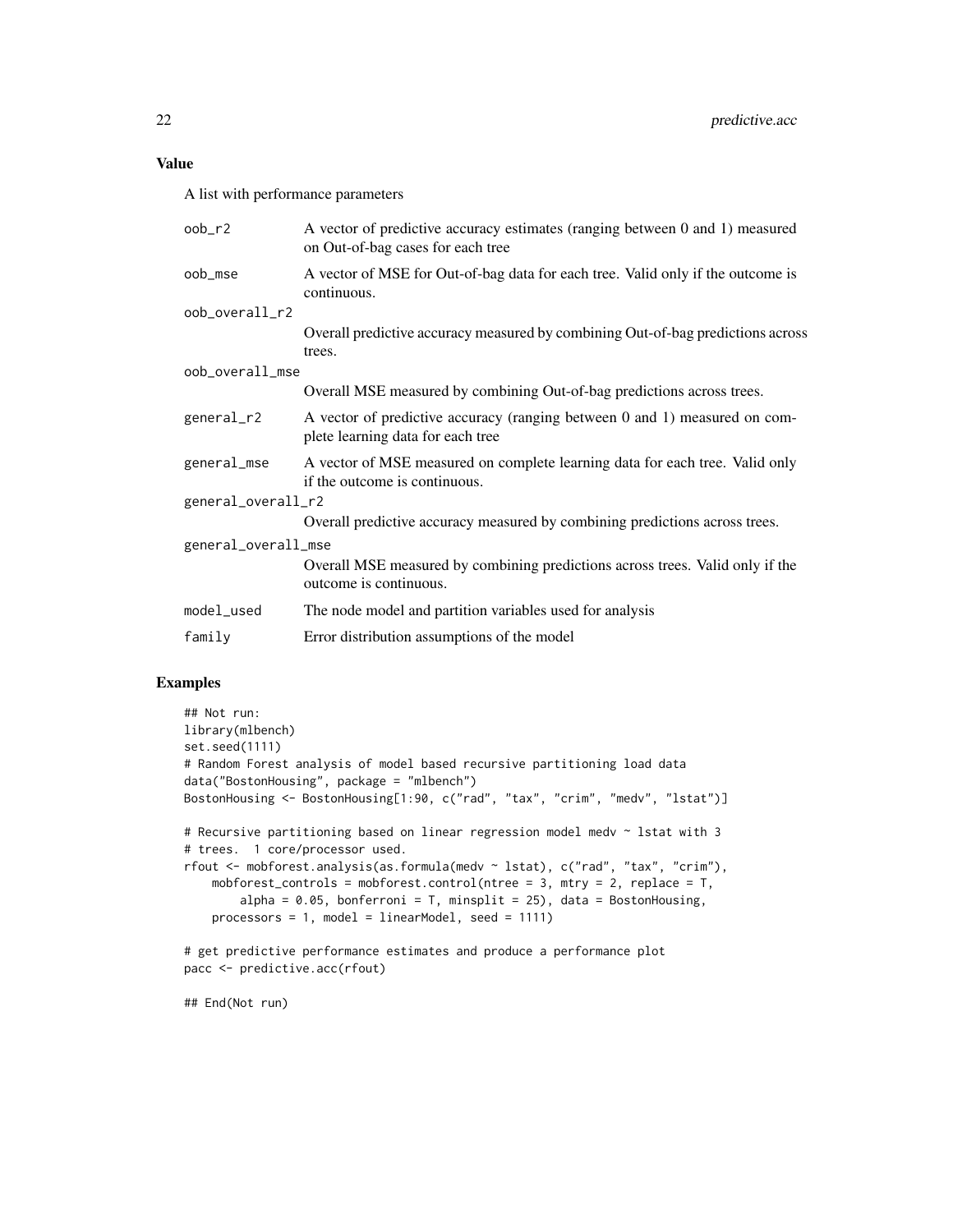<span id="page-22-0"></span>print.estimates *Predictive Accuracy Report*

## Description

Predictive Accuracy Report

#### Usage

```
## S3 method for class 'estimates'
print(x, \ldots)
```
## Arguments

|                         | An object of class 'predictive.acc' returned by "predictive.acc()" function |
|-------------------------|-----------------------------------------------------------------------------|
| $\cdot$ $\cdot$ $\cdot$ | Additional arguments to print method                                        |

## Examples

```
## Not run:
library(mlbench)
set.seed(1111)
# Random Forest analysis of model based recursive partitioning load data
data("BostonHousing", package = "mlbench")
BostonHousing <- BostonHousing[1:90, c("rad", "tax", "crim", "medv", "lstat")]
# Recursive partitioning based on linear regression model medv ~ lstat with 3
# trees. 1 core/processor used.
rfout <- mobforest.analysis(as.formula(medv ~ lstat), c("rad", "tax", "crim"),
    mobforest_controls = mobforest.control(ntree = 3, mtry = 2, replace = T,
       alpha = 0.05, bonferroni = T, minsplit = 25), data = BostonHousing,
   processors = 1, model = linearModel, seed = 1111)
# prints predictive accuracy output
pacc <- predictive.acc(rfout)
```
## End(Not run)

residual.plot *Produces two plots: a) histogram of residuals, b) predicted Vs residuals. This feature is applicable only when linear regression is considered as the node model.*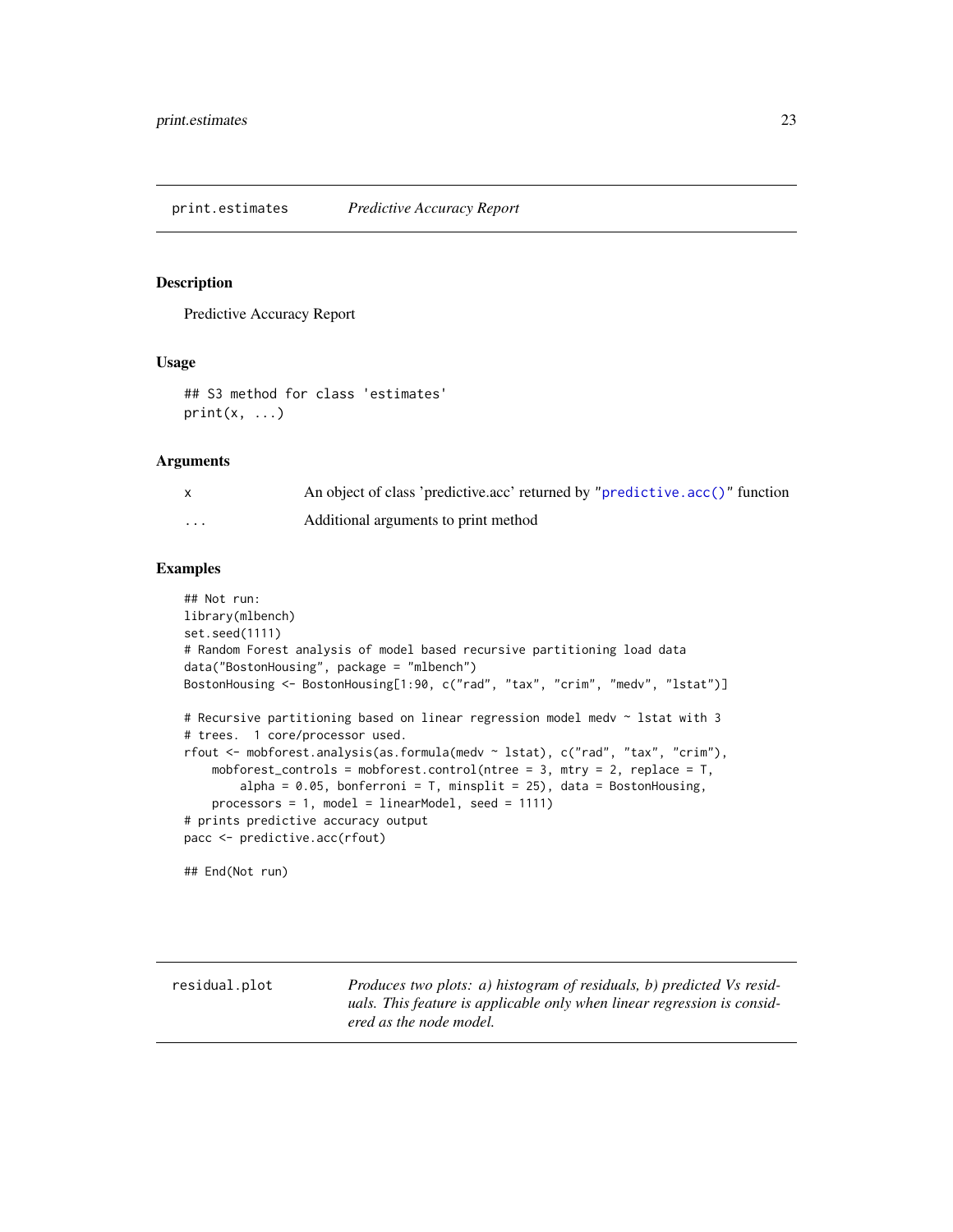#### Description

Residuals are computed as difference between the predicted values of outcome (summarized across all trees) and observed values of outcome. The residual plots are typical when the fitted values are obtained through linear regression but not when logistic or Poisson regression is considered as a node model. Therefore, the residual plots are produced only when linear regression is considered. For logistic or Poisson models, a message is printed saying "Residual Plot not produced when logistic of Poisson regression is considered as the node model".

## Usage

```
residual.plot(object, breaks = 50)
```
## Arguments

| object | An object of class 'mobforest.output'     |
|--------|-------------------------------------------|
| breaks | Integer for number of breaks in histogram |

## Examples

```
## Not run:
library(mlbench)
set.seed(1111)
# Random Forest analysis of model based recursive partitioning load data
data("BostonHousing", package = "mlbench")
BostonHousing <- BostonHousing[1:90, c("rad", "tax", "crim", "medv", "lstat")]
# Recursive partitioning based on linear regression model medv ~ lstat with 3
# trees. 1 core/processor used.
rfout <- mobforest.analysis(as.formula(medv ~ lstat), c("rad", "tax", "crim"),
    mobforest_controls = mobforest.control(ntree = 3, mtry = 2, replace = T,
        alpha = 0.05, bonferroni = T, minsplit = 25), data = BostonHousing,
    processors = 1, model = linearModel, seed = 1111)
# get predictive performance estimates and produce a performance plot
residualPlot(rfout)
```
## End(Not run)

string.formula *Model in the formula object converted to a character*

## **Description**

Model in the formula object converted to a character

#### Usage

string.formula(formula)

<span id="page-23-0"></span>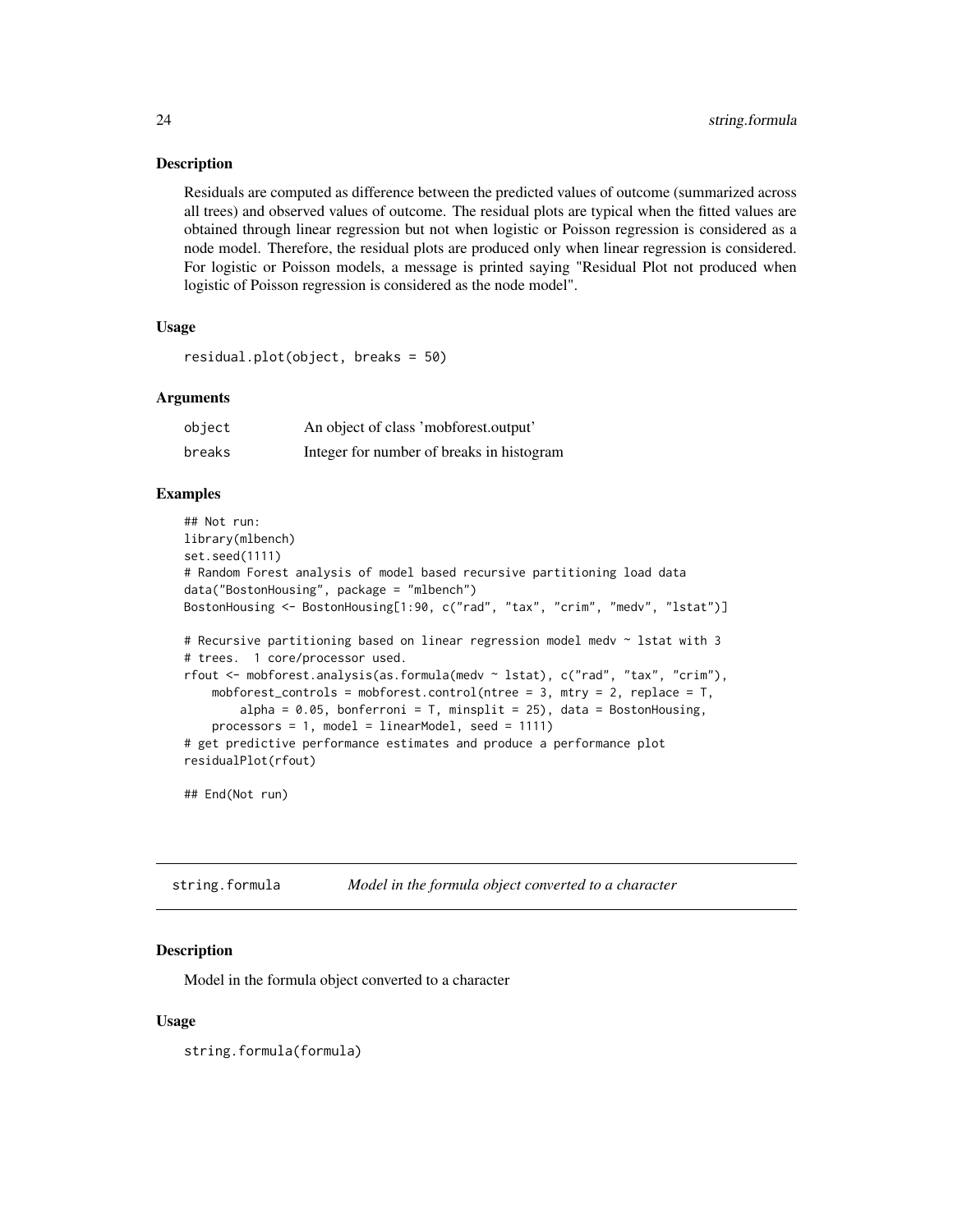## <span id="page-24-0"></span>tree.predictions 25

#### **Arguments**

formula formula object

#### Value

character. model

## Examples

```
aformula <- as.formula(medv ~ lstat)
astring <- string.formula(aformula)
print(astring)
```
tree.predictions *Predictions from tree model*

## Description

This method computes predicted outcome for each observation in the data frame using the tree model supplied as an input argument.

## Usage

tree.predictions(j, df, tree)

#### Arguments

|      | the observation                                     |
|------|-----------------------------------------------------|
| df   | A data frame containing the variables in the model. |
| tree | An object of class mob inheriting from BinaryTree   |

#### Value

A vector of predicted outcome

## Examples

```
library(mlbench)
set.seed(1111)
# Random Forest analysis of model based recursive partitioning load data
data("BostonHousing", package = "mlbench")
data <- BostonHousing[1:90, c("rad", "tax", "crim", "medv", "lstat")]
fmBH <- mob.rf.tree(main_model = "medv ~ lstat",
                     partition\_vars = c("rad", "tax", "crim"), mtry = 2,control = mob_control(), data = data,
                     model = linearModel)
tree.predictions(j = 1, df = data, tree = fmBH@tree)
```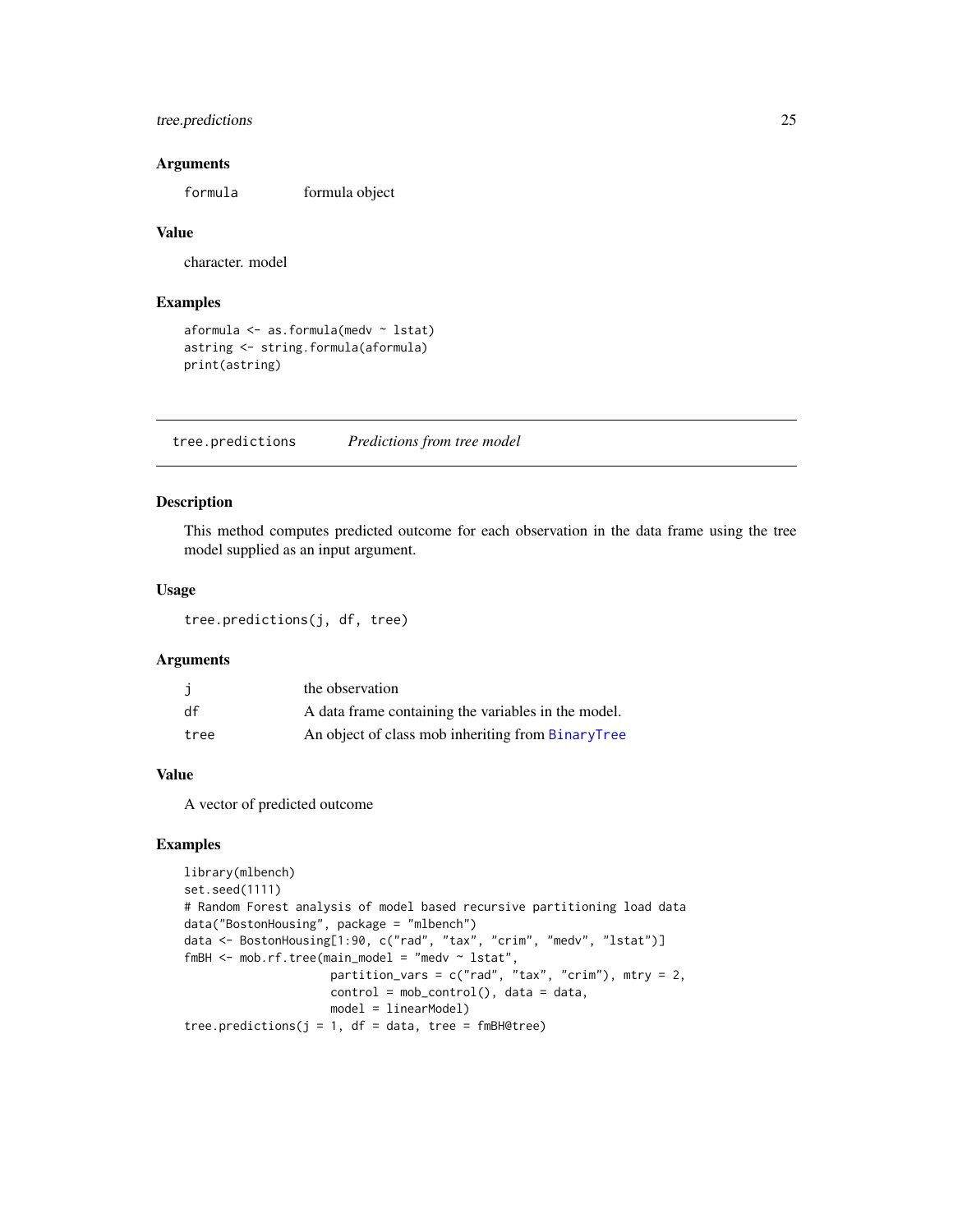<span id="page-25-2"></span><span id="page-25-0"></span>varimp.output *Variable importance matrix containing the decrease in predictive accuracy after permuting the variables across all trees*

#### Description

Values of variable 'm' in the oob cases are randomly permuted and R2 obtained through variablem-permuted oob data is subtracted from R2 obtained on untouched oob data. The average of this number over all the trees in the forest is the raw importance score for variable m.

#### Usage

varimp.output(varimp\_matrix)

#### Arguments

varimp\_matrix a matrix containing decrease in predictive accuracy for all variables for each tree

#### Value

An object of class [varimp.output](#page-25-1).

#### References

Strobl, C., Malley, J. and Tutz, G. (2009) An introduction to recursive partitioning: rationale, application, and characteristics of classification and regression trees, bagging, and random forests, *Psychol Methods*, 14, 323-348.

<span id="page-25-1"></span>varimp.output-class *Class* "varimp.output" *of mobforest model*

#### **Description**

Variable importance

#### Objects from the Class

Objects can be created by calls of the form [varimp.output](#page-25-2).

#### References

Strobl, C., Malley, J. and Tutz, G. (2009) An introduction to recursive partitioning: rationale, application, and characteristics of classification and regression trees, bagging, and random forests, *Psychol Methods*, 14, 323-348.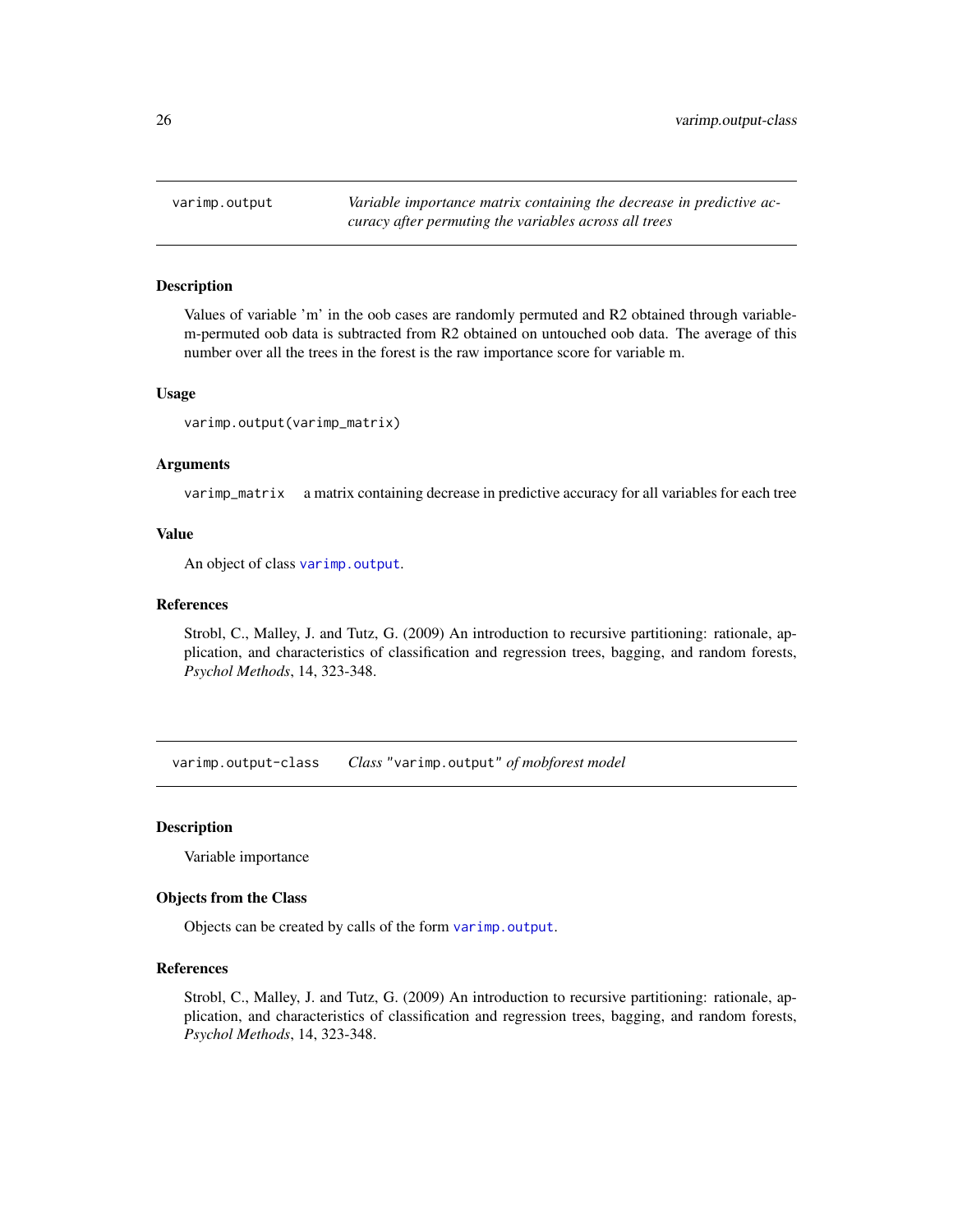#### <span id="page-26-0"></span>varimplot 27

## See Also

[varimp.output](#page-25-1)

varimplot *A plot with variable importance score on X-axis and variable name on Y-axis.*

## Description

A plot with variable importance score on X-axis and variable name on Y-axis.

#### Usage

varimplot(object)

### Arguments

object An object of class [mobforest.output](#page-15-1) returned by [mobforest.analysis\(\)](#page-10-1)

#### References

Leo Breiman (2001). Random Forests. *Machine Learning*, 45(1), 5-32.

#### See Also

[get.varimp](#page-8-1)

## Examples

```
## Not run:
library(mlbench)
set.seed(1111)
# Random Forest analysis of model based recursive partitioning load data
data("BostonHousing", package = "mlbench")
BostonHousing <- BostonHousing[1:90, c("rad", "tax", "crim", "medv", "lstat")]
# Recursive partitioning based on linear regression model medv ~ lstat with 3
# trees. 1 core/processor used.
rfout <- mobforest.analysis(as.formula(medv ~ lstat), c("rad", "tax", "crim"),
    mobforest_controls = mobforest.control(ntree = 3, mtry = 2, replace = T,
       alpha = 0.05, bonferroni = T, minsplit = 25), data = BostonHousing,
   processors = 1, model = linearModel, seed = 1111)
 varimplot(rfout)
```
## End(Not run)